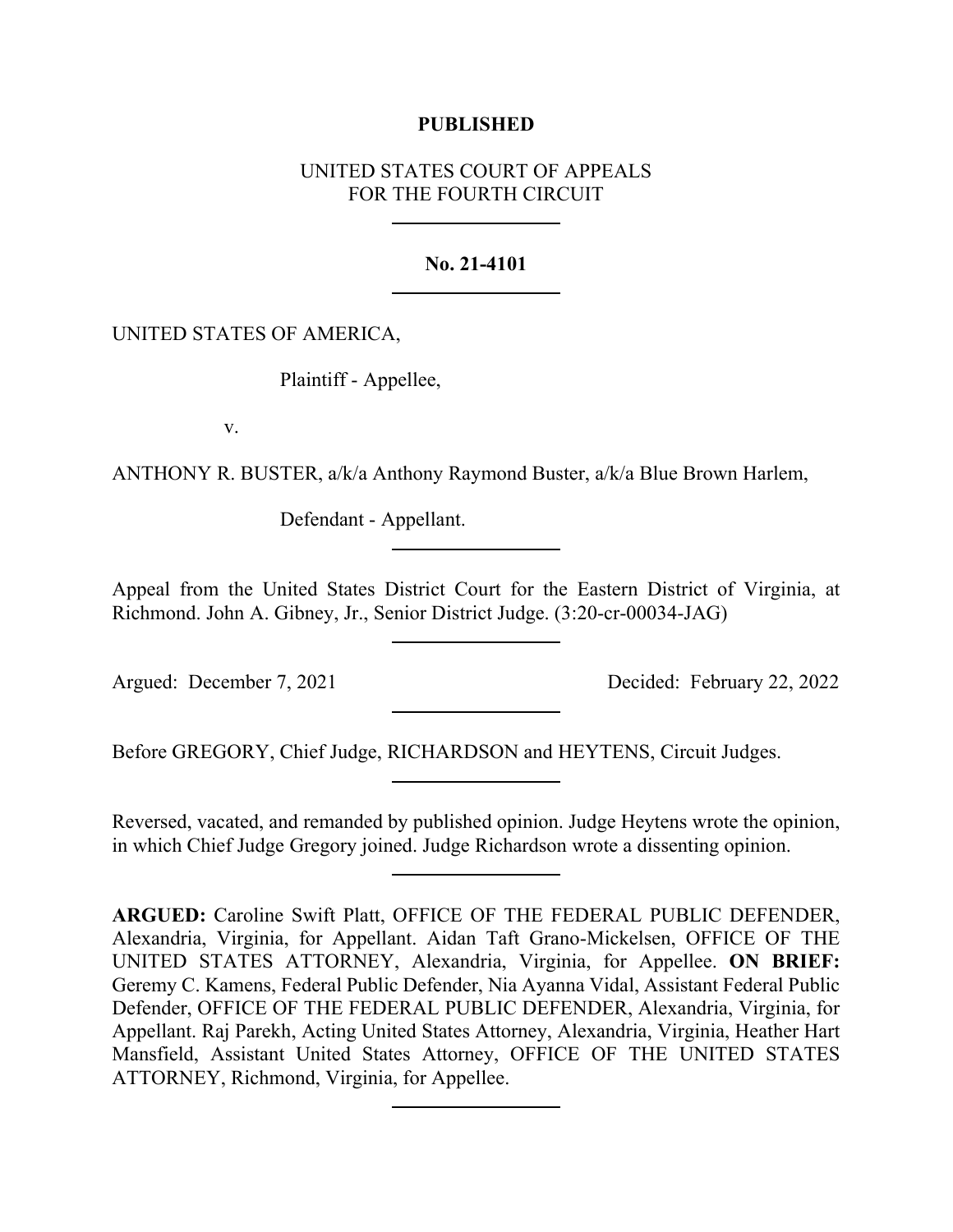TOBY HEYTENS, Circuit Judge:

The Fourth Amendment forbids "unreasonable searches and seizures." A search is constitutionally reasonable if it is justified to protect police officers from threats posed by those who "may be armed and presently dangerous." *Terry v. Ohio*, 392 U.S. 1, 30 (1968). The question here is whether that doctrine can be stretched to cover a warrantless search of a bag recently possessed by a person who was—by the time the bag was opened handcuffed and face-down on the ground. At least on these facts, the answer is no.

I.

Because this appeal arises from the denial of a motion to suppress, we view the facts in the light most favorable to the government. *United States v. Black*, 707 F.3d 531, 534 (4th Cir. 2013). Although we review the district court's "findings of historical fact for clear error," "[w]e review de novo the ultimate legal conclusion of whether reasonable suspicion existed to justify police action." *United States v. McCoy*, 513 F.3d 405, 410 (4th Cir. 2008).

#### II.

### A.

At 11:18 p.m. on September 22, 2019, two officers in a patrol car approached Anthony Buster as he walked along Fairfield Avenue in Richmond, Virginia. About 30 minutes earlier, the officers had responded to a report of "a domestic assault where a firearm discharged in the air" and had been looking for the assailant ever since. JA 40. The officers approached Buster for two reasons: they believed he matched witness descriptions of the assailant and that he was the person they had seen outside the victim's apartment earlier that evening.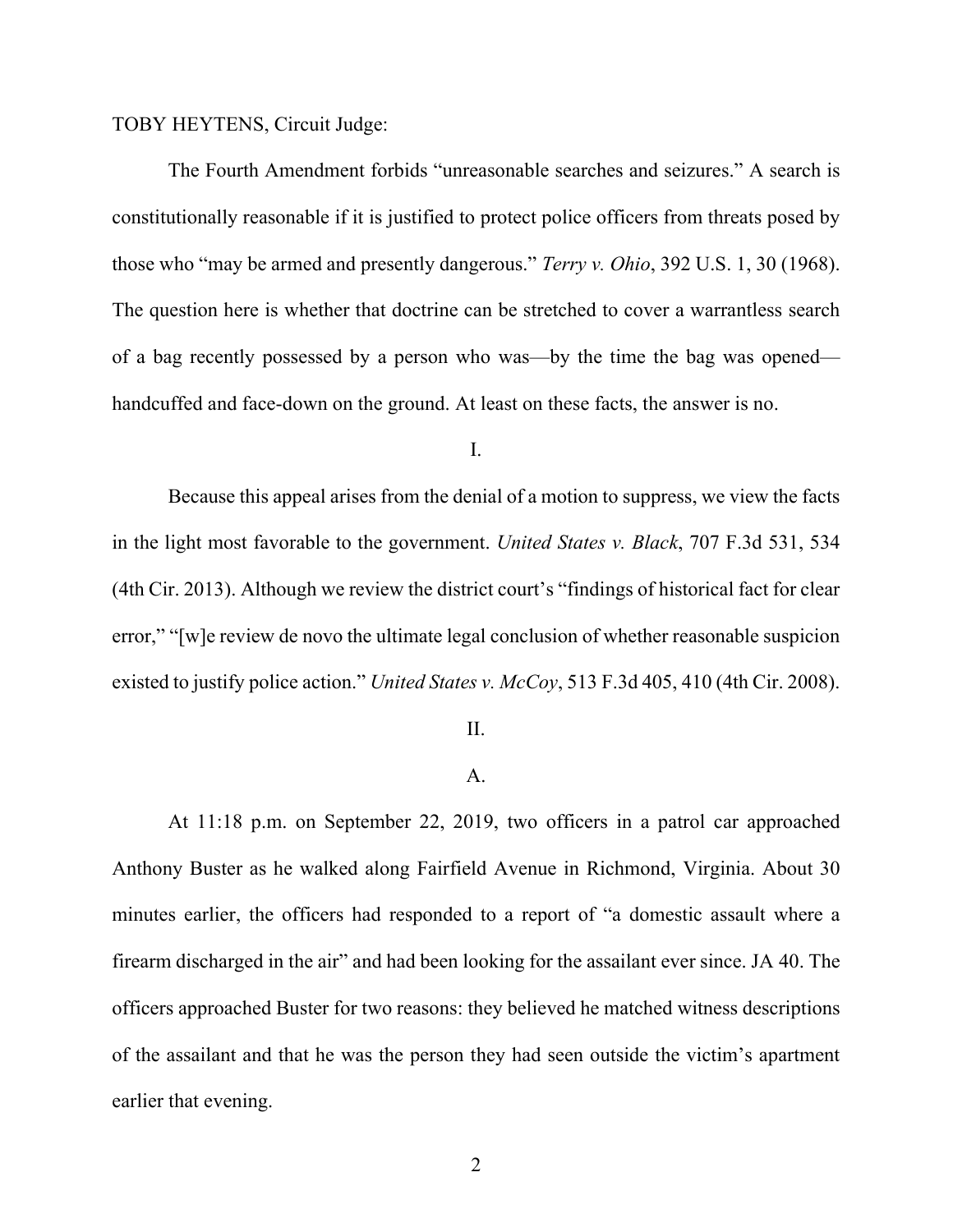After getting out of the patrol car, one officer said "Yo! Let me talk to you real quick" and motioned for Buster to come over. JA 233. Buster said "Nah," and continued walking. JA 233. The same officer said "Yo! Hey!" and continued toward Buster. JA 234. At that point, Buster took off running but tripped and fell almost immediately.

The officers caught up with Buster while he was still on the ground and tackled him. Buster was wearing "a single-strap bag that goes across your body" whose pouch had "ended up in front of" Buster when he fell. JA 56–57. Perceiving that Buster was clutching or reaching for the bag, the officers pulled Buster's arm away from the bag, pulled the bag to the rear of Buster's body, and handcuffed him. Buster said the bag's strap was choking him, so one of the officers cut the strap, grabbed the bag, and removed it from Buster's person. The bag felt "[h]ard to the touch," which in the officer's "experience . . . indicates . . . a weapon." JA 136. The officer opened the bag and found a gun and a box of ammunition.

The officers also peppered Buster with questions without giving him the familiar *Miranda* warnings. After discovering additional ammunition in Buster's pants pocket, an officer asked if Buster had anything else on his person. Buster responded that the only items he had were "that gun and my knife." U.S. Ex. 1B at 11:24:40–45 p.m. The officers took Buster to the police station, where they asked more questions. Eventually, an officer realized "he had neglected to read Buster his *Miranda* rights" and left the room. JA 234. About ten minutes later, the officer came back, gave Buster the *Miranda* warnings, and elicited "'essentially' the same material discussed in the pre-*Miranda* interview." JA 235.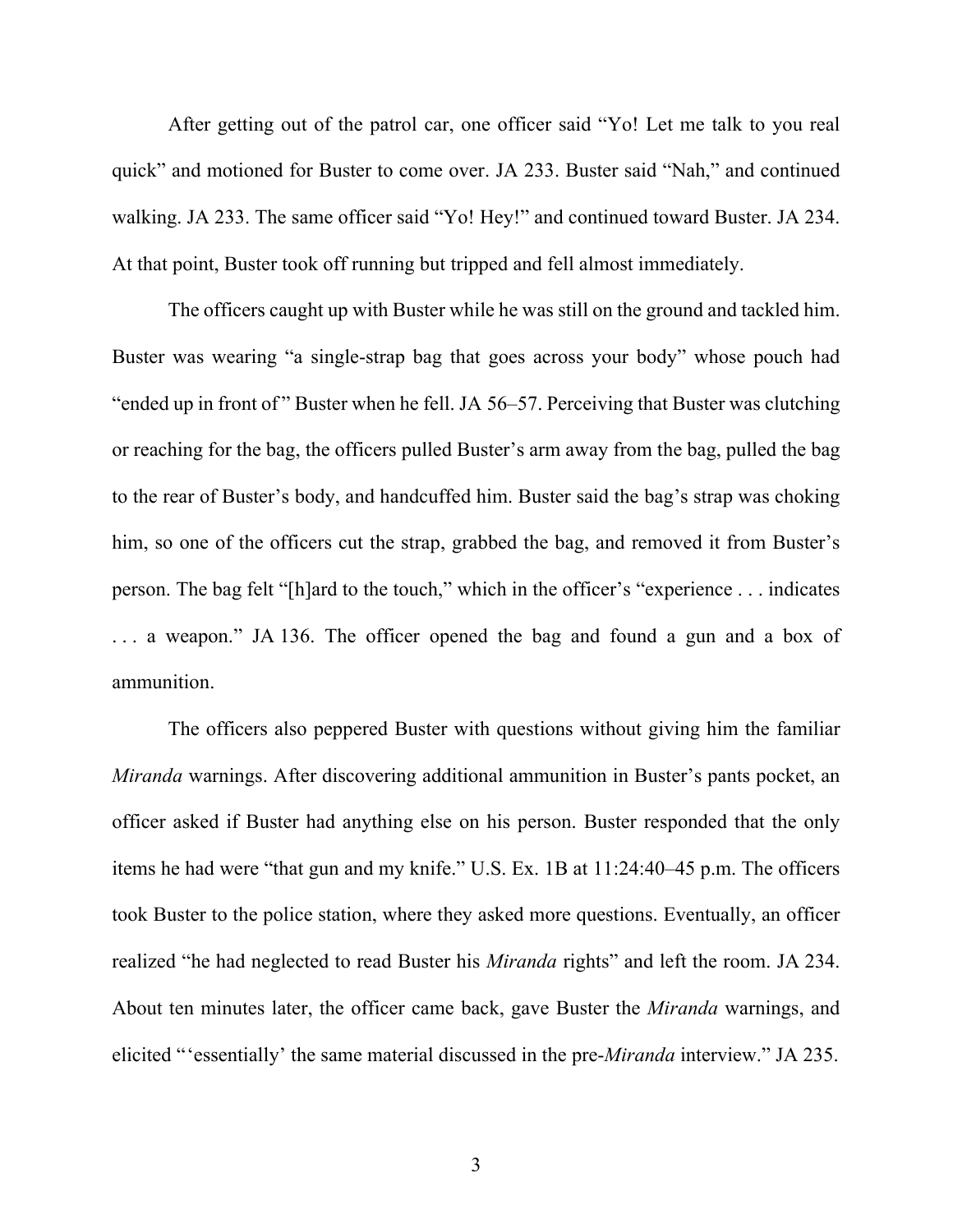B.

Buster was charged with one count of possessing a firearm after having been convicted of a felony. Soon after, he filed a motion to suppress the firearm, the ammunition, and his various statements as having been obtained in violation of the Fourth and Fifth Amendments. The district court held a hearing where the officers testified and video from their body-worn cameras was admitted into evidence.

The district court granted Buster's motion in part and denied it in part. By then, the government had agreed it would not seek to use many of the pre-*Miranda* statements, rendering moot Buster's request to suppress them. The court granted Buster's request to suppress his post-*Miranda* statements, concluding they were "the product of an impermissible two-step interview tactic" and thus barred by *Missouri v. Seibert*, 542 U.S. 600 (2004), and *United States v. Mashburn*, 406 F.3d 303 (4th Cir. 2005). JA 243.

The district court denied Buster's motion to suppress in all other respects. The court concluded the initial stop was valid because "the officers had reasonable suspicion that Buster was the suspect in a reported domestic assault incident potentially involving a gun" and that "the pat-down of Buster's person and the search of his bag were reasonable" because "the officers had reason to believe they were dealing with an armed and dangerous person." JA 240. The court also declined to suppress Buster's on-the-scene statement referencing the already discovered firearm, concluding it fell within the public-safety exception of *New York v. Quarles*, 467 U.S. 649 (1984).

After the district court's ruling, Buster and the government reached a plea agreement. The written agreement stated that Buster was "pleading guilty conditionally

4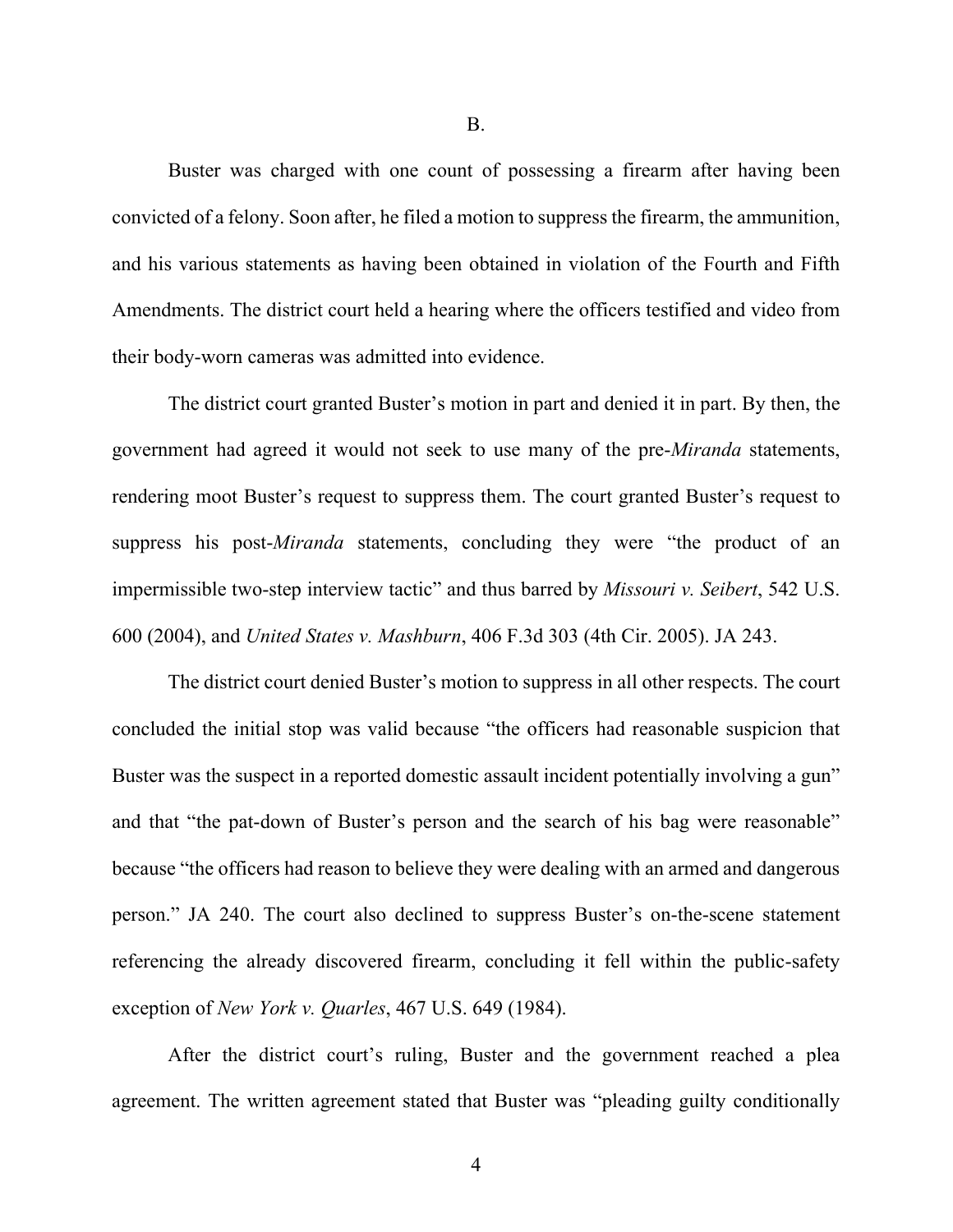under *United States v. Bundy*, 392 F.3d 641 (4th Cir. 2004)," and that it "preserve<sup>[d]"</sup> Buster's "right to appeal the denial of his motion to suppress." JA 249. The district court accepted the plea and sentenced Buster to 51 months of imprisonment.

### III.

Before turning to the merits of Buster's appeal, we must address the government's assertion that we are powerless to do so. We disagree.

The general rule is that a valid guilty plea "waives all nonjurisdictional defects in the proceedings conducted prior to entry of the plea." *Bundy*, 392 F.3d at 644. Since 1983, however, the Federal Rules of Criminal Procedure have codified a practice—known as a conditional guilty plea—allowing some defendants to "enter a plea of guilty . . . while preserving certain pretrial issues for appeal." *Id.* at 645. Specifically, Rule 11(a)(2) provides that "[w]ith the consent of the court and the government, a defendant may enter a conditional plea of guilty or nolo contendere, reserving in writing the right to have an appellate court review an adverse determination of a specified pretrial motion."

In *Bundy*, this Court confronted a situation where a defendant attempted to use the conditional guilty plea mechanism to appeal the denial of "a motion for production of certain documents." 392 F.3d at 648. The Court rejected that effort, reasoning that the "discovery issue" raised by Bundy's motion to compel was "not case-dispositive" because a ruling in his favor would do nothing more than allow him to "see certain documents and decide whether they help his defense." *Id.* And even though Bundy's plea agreement also purported to preserve his ability to appeal two other issues that were "the proper subjects of a conditional guilty plea"—a Fourth Amendment unreasonable search claim and a Fifth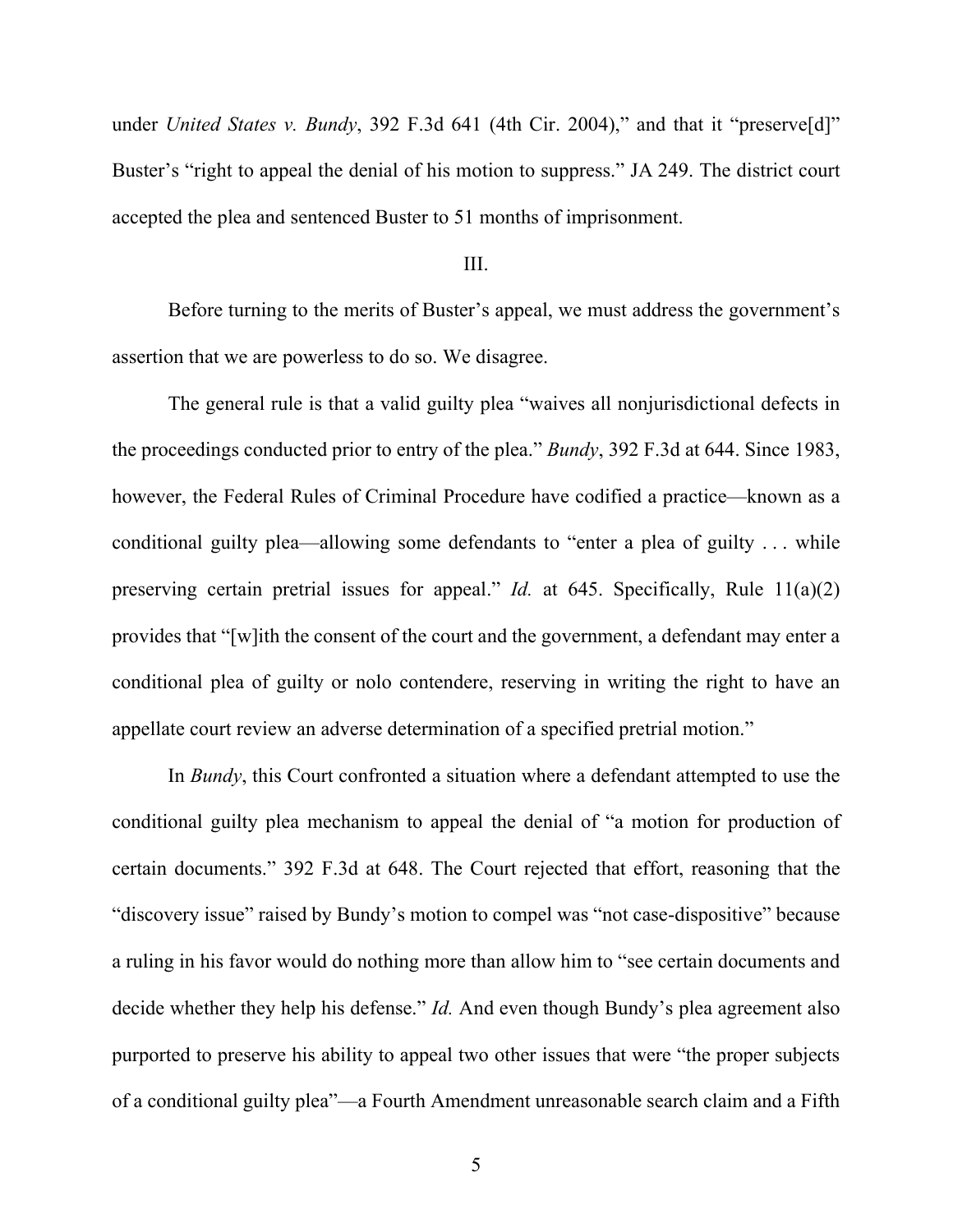Amendment compelled self-incrimination claim—the Court concluded that the presence of the discovery issue so "taint[ed] the entire plea" as to "render[] the entire plea invalid." *Id.* at 648–49. Accordingly, the Court vacated Bundy's convictions and remanded without reaching the merits of any of Bundy's claims. *Id.* at 649–50.

*Bundy* does not preclude us from considering Buster's claims. For one thing, unlike the discovery dispute that troubled the Court in that case, each issue preserved by Buster's written plea agreement satisfies *Bundy*'s definition of "case-dispositive." Echoing language from Rule 11's advisory committee notes, *Bundy* stated that an issue is "casedispositive if . . . a ruling in the defendant's favor would require dismissal of the charges *or suppression of essential evidence*." 392 F.3d at 648 (emphasis added); see also Fed. R. Crim. P. 11 advisory committee's note to 1983 amendments (contemplating conditional guilty pleas will occur "only when the decision of the court of appeals will dispose of the case either by allowing the plea to stand or by such action as compelling dismissal of the indictment or suppressing essential evidence"). The advisory committee notes repeatedly identify the denial of "suppression motions" as the quintessential situation where conditional guilty pleas are appropriate—to the point of including language underscoring that "Rule  $11(a)(2)$  is not limited to" such circumstances. And here, suppressing evidence is exactly—and exclusively—what Buster seeks.

The government responds that the un-Mirandized statement Buster made about the firearm at the scene is not truly essential evidence because (the government maintains) it would have prevailed at trial even without that statement. The government would thus have a reviewing court ask—before reaching the merits of any Fourth or Fifth Amendment issue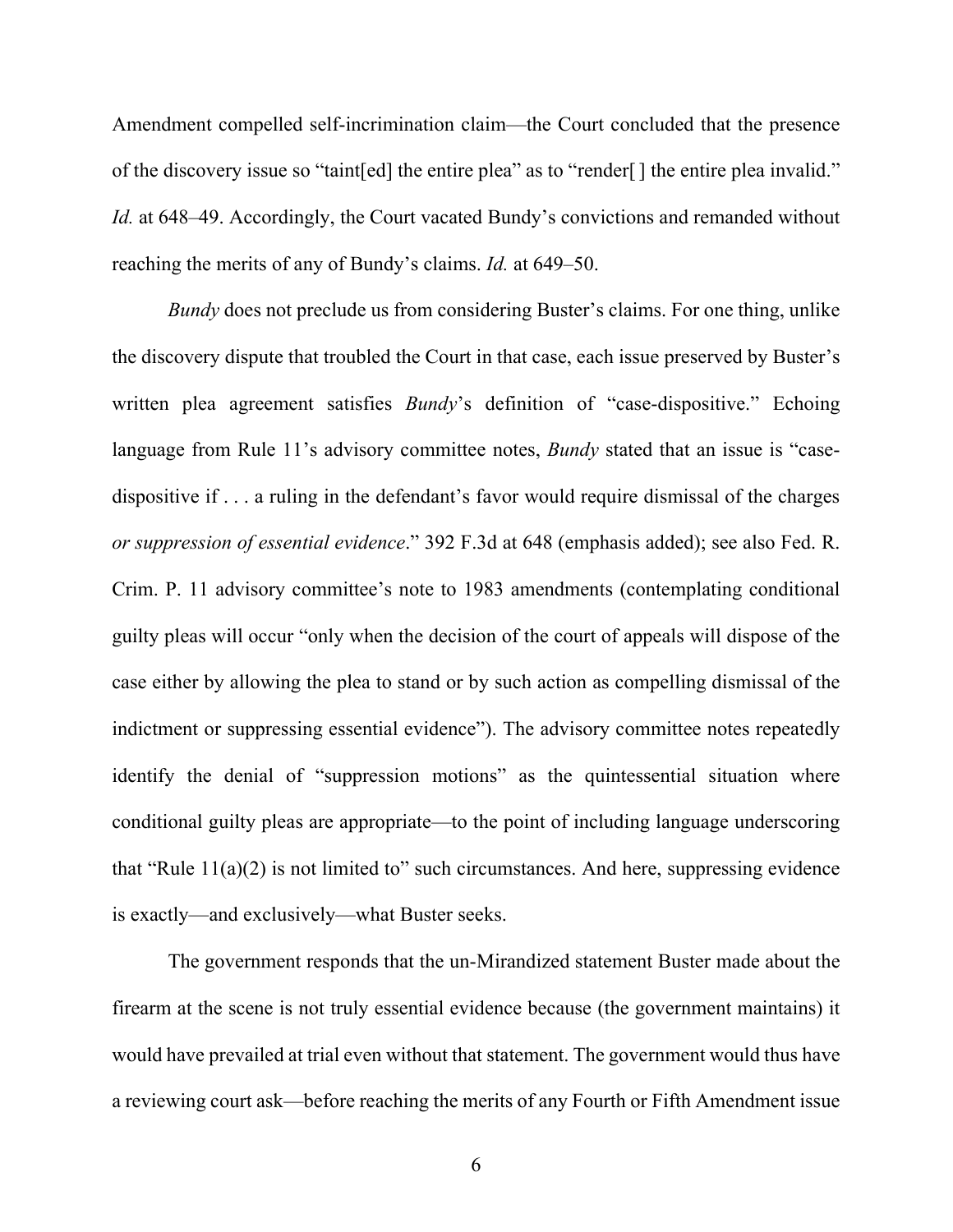preserved via Rule 11—whether a defendant who in reality chose to plead guilty after having failed to suppress a particular piece of evidence would have been convicted at a hypothetical trial where the government was unable or chose not to use the very evidence it had previously and successfully fought to keep in. Neither *Bundy*, the text of Rule 11, nor the advisory committee notes charge appellate courts with conducting that sort of odd counterfactual inquiry as a necessary prelude to considering an otherwise-proper appeal.<sup>[1](#page-6-0)</sup>

And there is more. *Bundy* specifically acknowledged its result may have been different had the various issues the defendant sought to preserve been "inextricably intertwined," 392 F.3d at 649 (quotation marks omitted)—a description fitting this situation to a T. In *Bundy*, the defendant sought to plead guilty while preserving for appellate review three issues with little overlap in underlying facts or law that had been raised in three different pretrial motions requesting three different forms of relief (production of documents, suppression of evidence, and dismissal of certain counts). *Id.* at 644. Here, in contrast, Buster's written plea agreement preserved his ability to appeal the

<span id="page-6-0"></span><sup>&</sup>lt;sup>1</sup> Although such an approach finds support in certain non-precedential opinions, see, *e.g.*, *United States v. Stinson*, 765 Fed. Appx. 941 (4th Cir. 2019), we expressly disclaim it here. We also make clear that whether a particular conditional guilty plea comports with *Bundy* has no impact on our appellate jurisdiction because *Bundy* is simply a gloss on Rule 11 and "any jurisdictional requirements found in [federal rules] exist by virtue of the Constitution and statutes, not the rules themselves." *United States v. Castillo*, 496 F.3d 947, 955 (9th Cir. 2007) (en banc); accord *Arbaugh v. Y.H. Corp.*, 546 U.S. 500, 510 (2006) (stressing the need to avoid "profligate" use of the term "jurisdiction"—"a word of many, too many, meanings" (quotation marks omitted)); *Skevofilax v. Quigley*, 810 F.2d 378, 388 (3d Cir. 1987) (Becker, J., concurring) (explaining that "[t]he issue of jurisdiction is separate from the issue . . . of whether the rules provide a procedural mechanism by which" a court may decide a particular issue).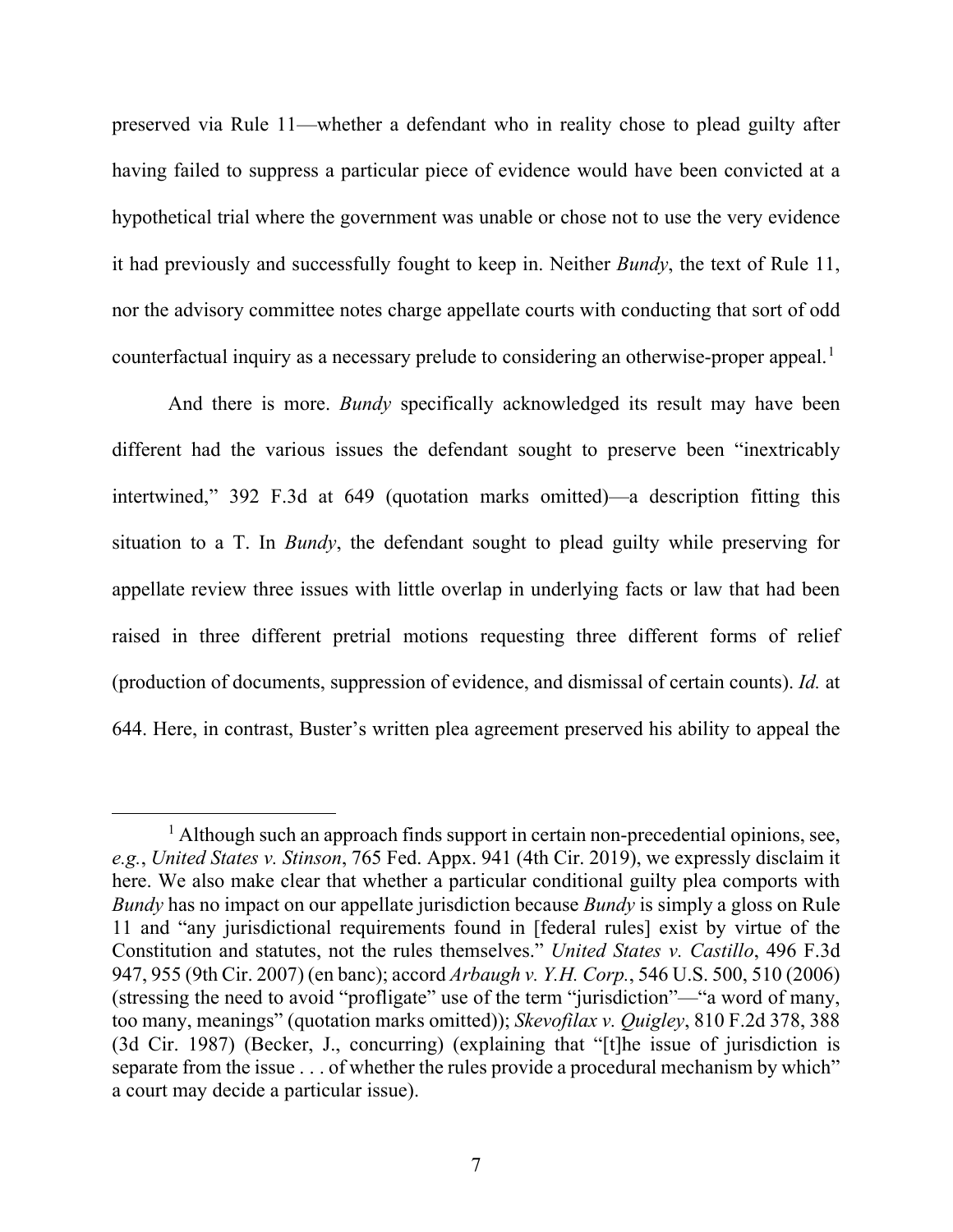denial of a single motion requesting a single form of relief (suppression), and all the arguments that Buster sought to preserve for appeal depend on the same basic evidence and involve closely related legal doctrines. Neither of the primary aims cited in *Bundy*— "judicial economy" and ensuring "that the conditional guilty plea not be employed in a manner that renders appellate review difficult or impossible," 392 F.3d at 646—would be served by artificially separating our consideration of Fourth and Fifth Amendment issues that are inextricably intertwined.

Although our resolution of this case is fully consistent with *Bundy*'s holding and result, we acknowledge tension with broad language in the Court's opinion about what constitutes a case-dispositive issue. As Chief Justice Marshall reminded us long ago, however, "general expressions, in every opinion, are to be taken in connection with the case in which those expressions are used," *Cohens v. Virginia*, 19 U.S. 264, 399 (1821), and this Court has directly—and recently—disclaimed the notion "that everything said in a panel opinion binds future panels," *Payne v. Taslimi*, 998 F.3d 648, 654 (4th Cir. 2021). The broad language on which the government relies was not "necessary to the outcome" (*id.*) in *Bundy*—which, as noted earlier, involved an attempt to use a conditional guilty plea to obtain appellate review of a pretrial discovery motion and flagged denials of suppression motions as situations where conditional guilty pleas may be used. For that reason, we read *Bundy*'s "general language" the same way courts "often read general language in judicial opinions—as referring in context to circumstances similar to the circumstances then before the Court and not referring to quite different circumstances that the Court was not then considering." *Illinois v. Lidster*, 540 U.S. 419, 424 (2004).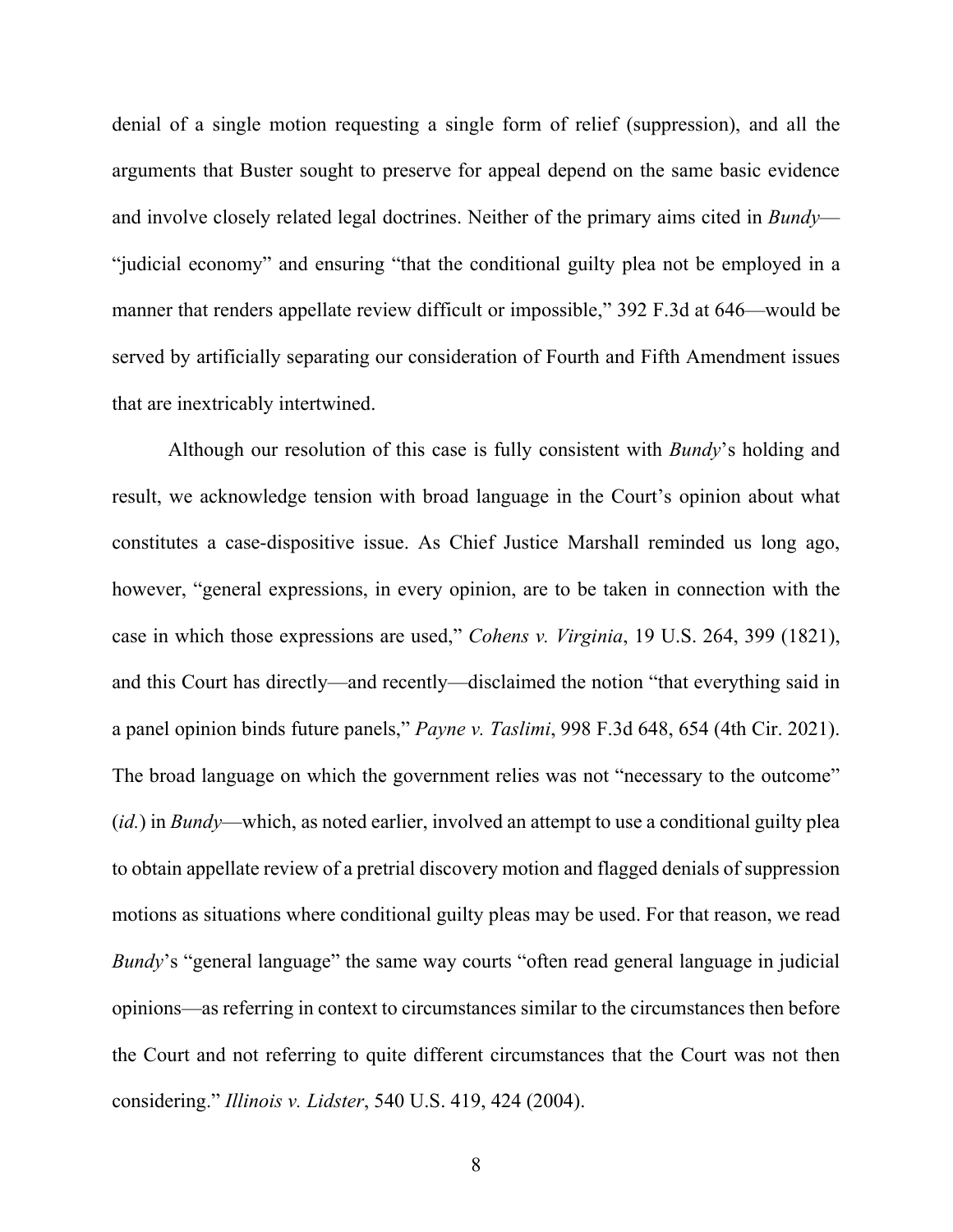Buster raises several objections to the district court's denial of his motion to suppress, but we reach only one of them. We hold that the district court erred in denying Buster's motion to suppress the firearm because the sole theory the government has pressed in support of that result does not apply here.

Because suppression of relevant evidence is always a "last resort, not [a] first impulse," *Hudson v. Michigan*, 547 U.S. 586, 591 (2006), the Supreme Court has identified numerous grounds on which a given search may be deemed constitutionally reasonable or suppression may otherwise be denied. If officers have probable cause to believe a particular place or item contains contraband or evidence of a crime, they can get a warrant to search it. See, *e.g.*, *Riley v. California*, 573 U.S. 373, 381–82 (2014). Nor is a warrant always required, including "when the exigencies of the situation make the needs of law enforcement so compelling that a warrantless search is objectively reasonable under the Fourth Amendment." *Mincey v. Arizona*, 437 U.S. 385, 394 (1978) (quotation marks omitted). In addition, officers who make "a lawful arrest" may conduct a warrantless search of an "arrestee's person and the area within his immediate control" as an "incident to" that arrest, *United States v. Davis*, 997 F.3d 191, 195 (4th Cir. 2021) (quotation marks omitted), and later may conduct an "inventory search" of the arrestee's possessions so long as it is done "according to standardized criteria, such as a uniform police department policy" and is "performed in good faith," *United States v. Seay*, 944 F.3d 220, 223 (4th Cir. 2019) (quotation marks omitted).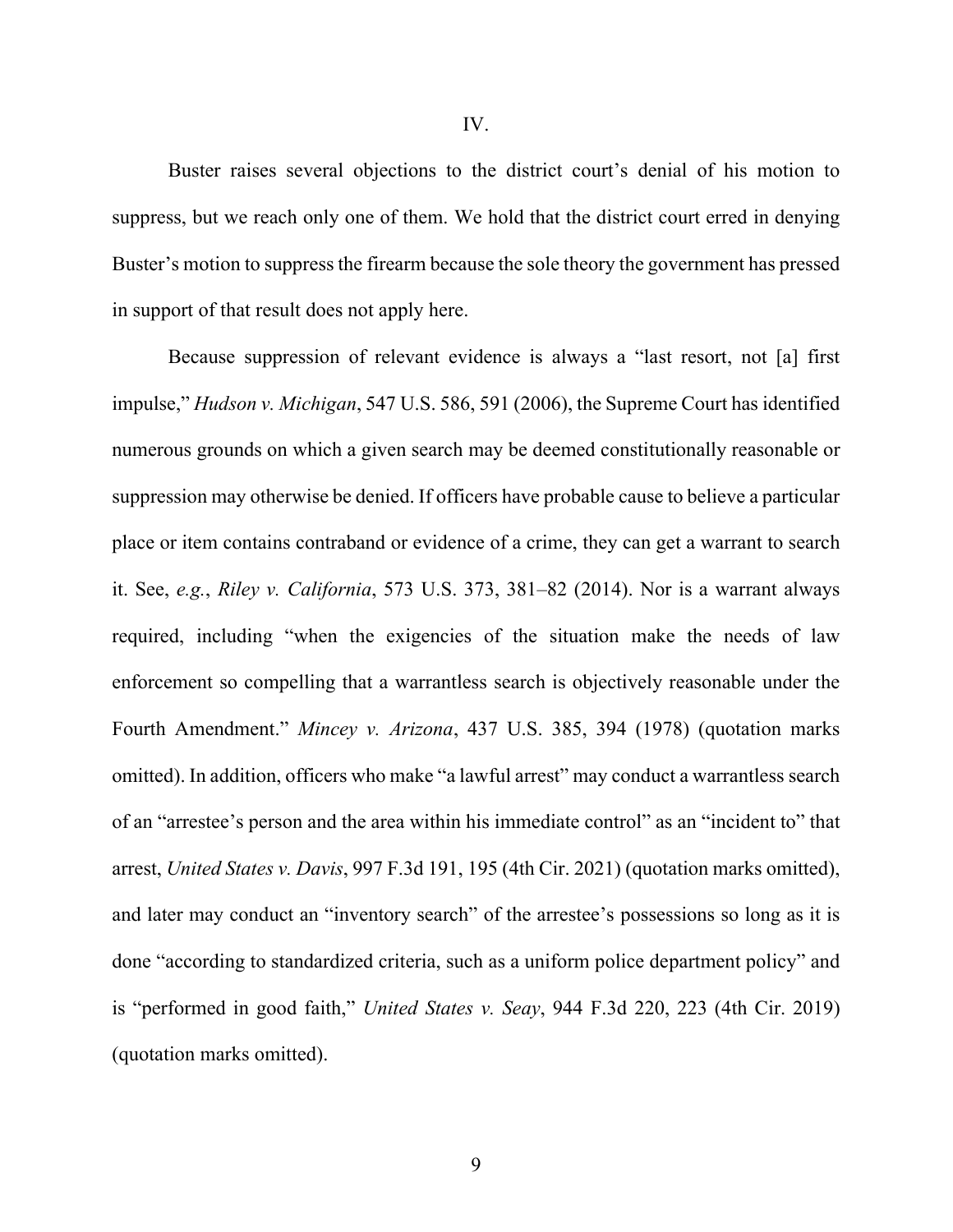Even when a search was constitutionally unreasonable, the government still may have arguments for why any resulting evidence should not be suppressed. It may argue, for example, that the challenged search was conducted in good-faith reliance on a facially valid warrant or then-binding judicial precedent. See, *e.g.*, *United States v. Leon*, 468 U.S. 897, 922 (1984); *Davis v. United States*, 564 U.S. 229, 232 (2011). The government also may argue that "evidence gathered in an otherwise unreasonable search" would have been "ultimately or inevitably discovered . . . by lawful means," including a search incident to arrest or an inventory search. *Seay*, 944 F.3d at 223 (quotation marks omitted).

Here, however, the district court identified only one basis for denying Buster's motion to suppress the firearm found during the search of his bag, and the government has never offered any other. Specifically, the district court concluded that the "search of [Buster's] bag" was constitutionally reasonable under the protective search doctrine associated with *Terry v. Ohio*, 392 U.S. 1 (1968). JA 240. On the facts of this case, we respectfully disagree.

The Supreme Court has repeatedly emphasized that "[t]he purpose of " the "limited search" authorized by *Terry* "is not to discover evidence of crime, but to allow the officer to pursue his investigation without fear of violence." *Minnesota v. Dickerson*, 508 U.S. 366, 373 (1993) (quoting *Adams v. Williams*, 407 U.S. 143, 146 (1972)); accord *Terry*, 392 U.S. at 29. Indeed, *Terry* itself states that such searches may lawfully be conducted as part of an investigatory stop only when an officer "reasonably . . . conclude[s] in light of his experience" that "the persons with whom he is dealing may be armed and *presently* dangerous." 392 U.S. at 30 (emphasis added). For that reason, "a protective search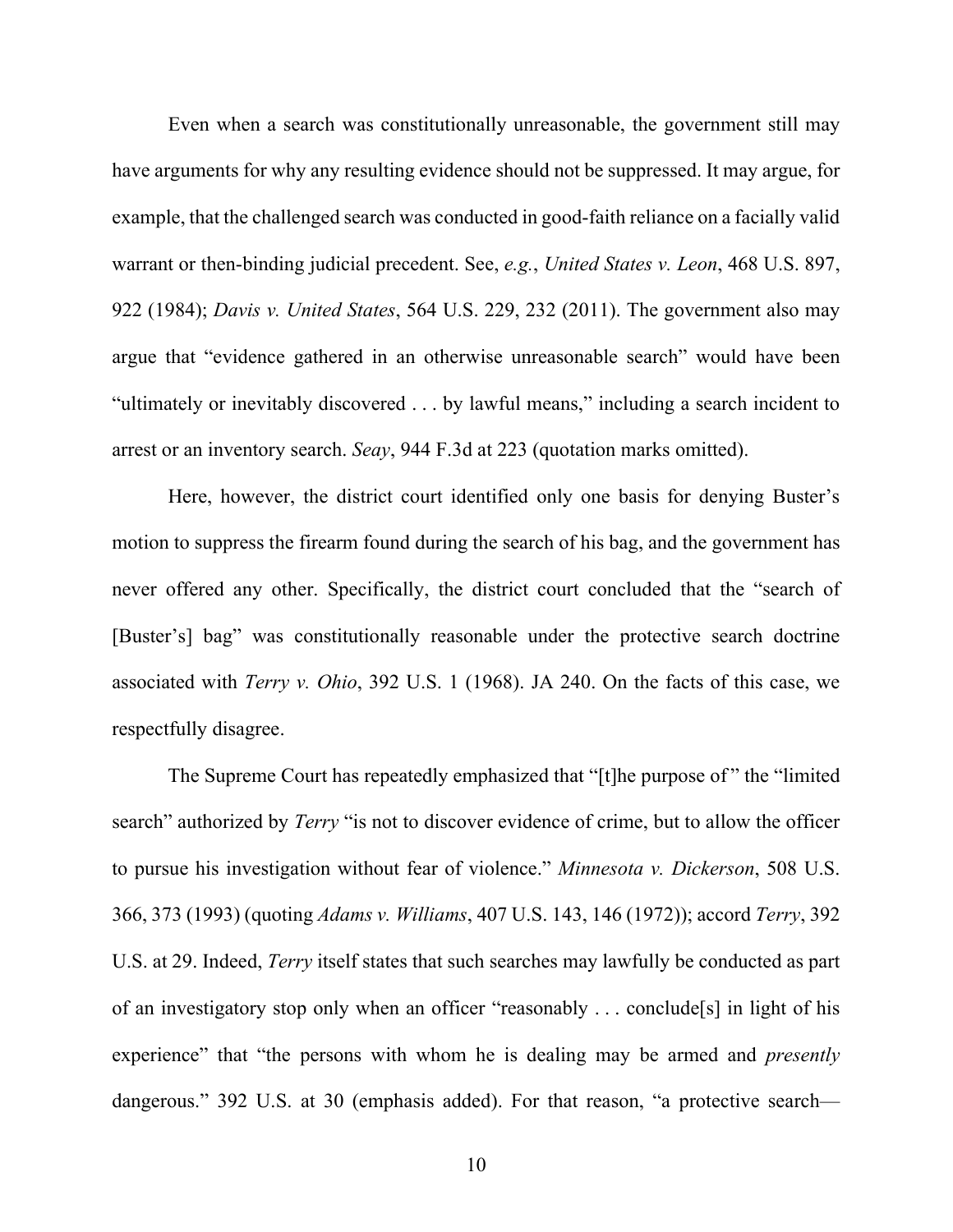permitted without a warrant and on the basis of reasonable suspicion less than probable cause—must be strictly limited to that which is necessary for the discovery of weapons which might be used to harm the officer or others nearby." *Dickerson*, 508 U.S. at 373 (quotation marks omitted).

Although the parties dispute many things about the events of the evening, there is no disagreement about one critical fact: When the officer opened Buster's bag (thus beginning a "search" of the bag), Buster was handcuffed on the ground and had no access to it. Indeed, the record is clear that the officers opened the bag and examined its contents after they had tackled Buster, handcuffed him, cut the bag off his body, and "move[d] it away from his person." U.S. Br. 9. The government offers no explanation for how the contents of the bag presented any credible threat to the officers' safety at the time they searched it, and quickly frisking an unsecured suspect or a bag during a *Terry* stop is simply not the same as methodically searching the contents of a bag to which a suspect no longer has access—particularly where the suspect remained restrained and under the officers' physical control. "Having already used significant force to secure the scene for safety purposes, the officers cannot leverage the safety rationale into a justification for a full-scale search." *United States v. Miles*, 247 F.3d 1009, 1015 (9th Cir. 2001).

In arguing to the contrary, the government relies on the searching officer's testimony that, when she removed the bag from Buster's body, she noticed it "was hard to the touch," which, "[i]n [her] experience . . . indicates . . . a weapon." JA 135–36. But even assuming the officer had reasonable suspicion that the bag contained a weapon (a point we need not decide), that fact alone could not generate reasonable suspicion that Buster was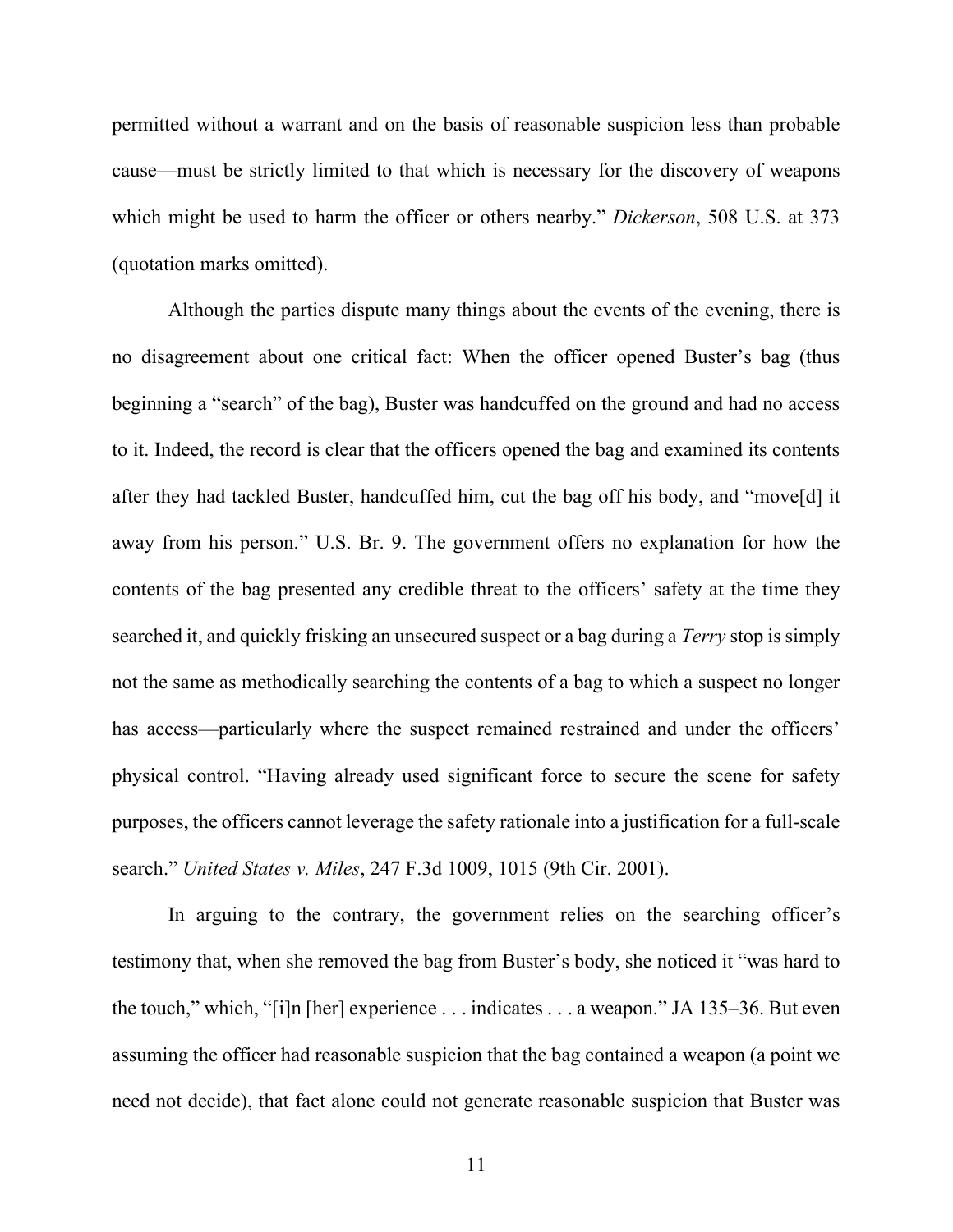"presently dangerous" after he was already restrained and no longer had access to the bag. *Terry*, 39[2](#page-11-0) U.S. at 30.<sup>2</sup>

The government's reliance on the officers' suspicion that Buster may have discharged a firearm earlier in the evening fails for the same reason. Even if the officers had reasonable suspicion that was true (another point we need not decide), the likelihood that the officers would find a firearm or other weapon in the bag has no bearing on the justification for a protective frisk after Buster had been separated from the bag and no longer had access to it. Cf. *Davis*, 997 F.3d at 200 (search incident to arrest doctrine did not justify search of a backpack "not within reaching distance of" the arrestee when the officer searched it).

We emphasize the limits of our holding. We do not address situations where a firearm was found on a suspect's person or a bag was opened before a suspect was subdued or while they were still within reach of the bag. Cf. *United States v. Walker*, 615 F.3d 728, 730, 733–34 (6th Cir. 2010) (approving limited *Terry* search of bag where armed robbery suspect was not restrained and officers "by no means had the scene under control or their safety secure"). This case does not present (and the parties have not raised) any question about whether or when officers may search a bag before returning it once a *Terry* stop concludes. Cf. *id.* at 734 (describing situation where the "only alternative" to a protective

<span id="page-11-0"></span><sup>&</sup>lt;sup>2</sup> Although the "plain feel" doctrine may be relevant when an officer "discovers contraband through the sense of touch during an otherwise lawful search," *Dickerson*, 508 U.S. at 375, the officer never testified that she had reason to believe the bag contained contraband (as opposed to a weapon) and the government acknowledges that it has never made any such argument here. Oral Arg. 36:00–36:16.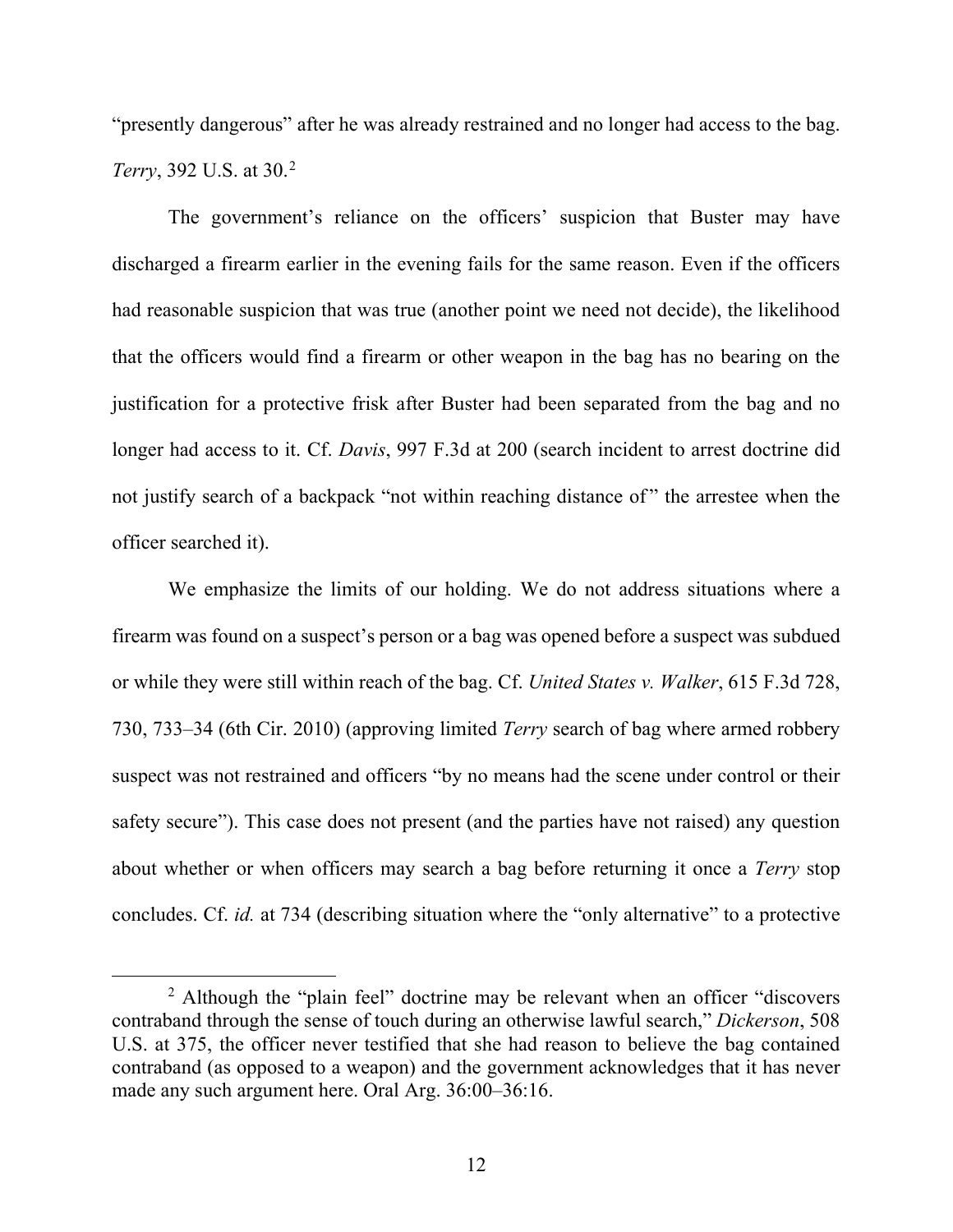frisk was "to give a suspect access to a potential weapon" located "in an un-searched bag"). Because the government has never so argued, we do not consider whether at some point the officers might have acquired probable cause to arrest Buster for assault or some other offense and, if they did, whether the district court's decision not to suppress the firearm could have been justified on some other ground. We hold only—but importantly—that a doctrine authorizing a limited warrantless search to protect officer safety cannot be stretched to cover situations where there is no realistic danger to officer safety. Accordingly, we reverse the district court's denial of Buster's motion to suppress the firearm.

That leaves only the issue of remedy. Although the government argues that any error in denying Buster's motion to suppress his on-the-scene statement about the firearm would have been harmless, it makes no such claim about the district court's failure to suppress the firearm itself. The government's silence on this point makes sense given the circumstances of this case, where the underlying charge is predicated on Buster possessing a firearm we now hold must be suppressed. For that reason, we need not address whether and, if so, how—harmless-error analysis applies in the context of conditional guilty pleas. Compare *United States v. Lustig*, 830 F.3d 1075, 1087 (9th Cir. 2016) (court reviewing a conditional guilty plea may deem an error harmless if "the government has proved beyond a reasonable doubt that the erroneously denied suppression motion did not contribute to the defendant's decision to plead guilty"), with *id.* at 1092 (Watford, J., concurring) (arguing that "harmless error analysis . . . has no place in this context" and that if a reviewing court "does anything other than affirm in full the district court's denial of [the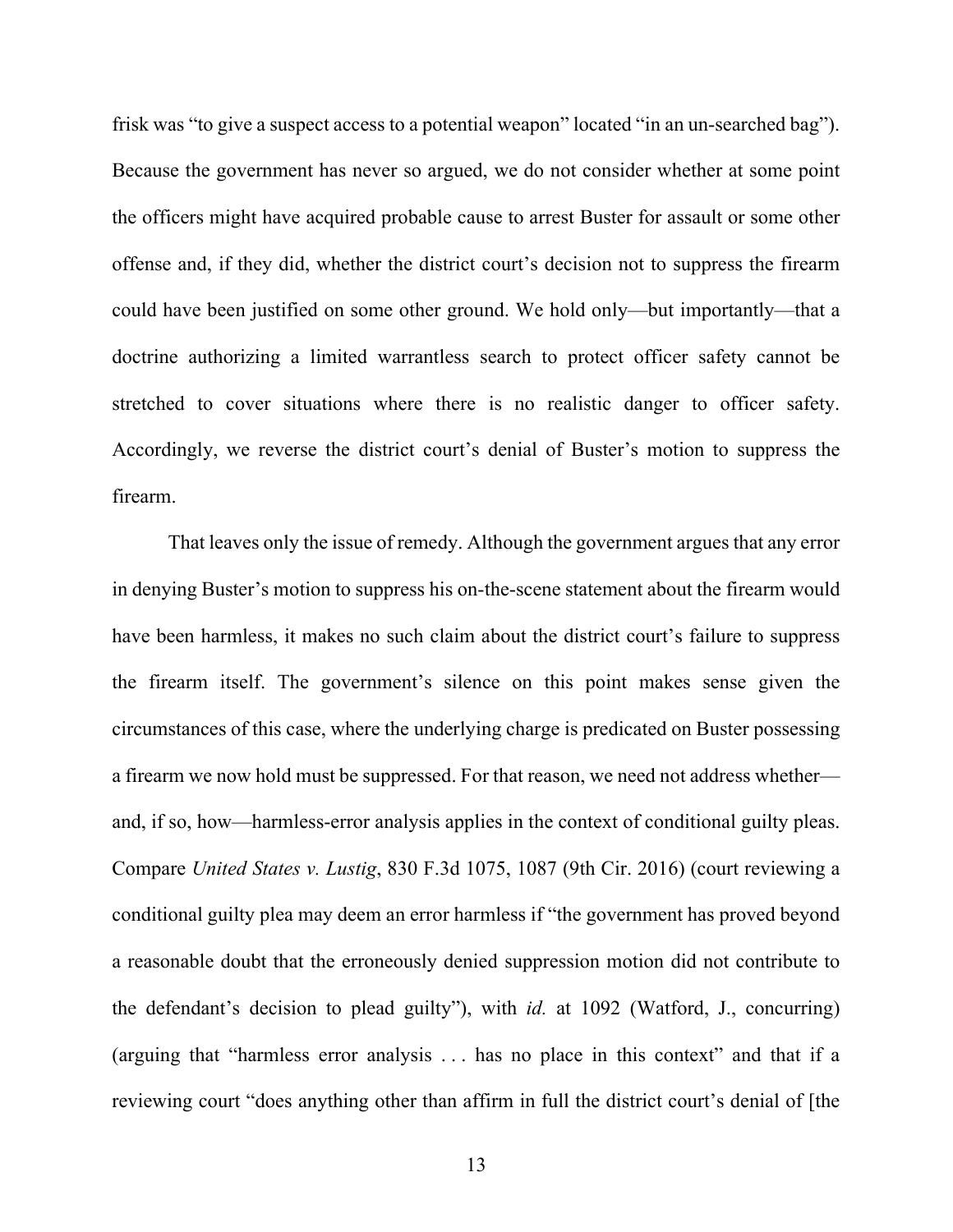defendant's] suppression motion, he is entitled to withdraw his guilty plea without more"). Instead, we hold only that this firearm should have been suppressed and that Buster must be given an opportunity to withdraw his guilty plea. See Fed. R. Crim. P. 11(a)(2) ("A defendant who prevails on appeal may  $\ldots$  withdraw the plea.").<sup>[3](#page-13-0)</sup>

\* \* \*

The government's motion to vacate the guilty plea and remand for further proceedings without reaching the merits is denied. The district court's order denying Buster's motion to suppress the firearm is reversed, the judgment of conviction is vacated, and the case is remanded for further proceedings consistent with this opinion.

*SO ORDERED*

<span id="page-13-0"></span><sup>&</sup>lt;sup>3</sup> Should the government choose to forge ahead with this case, the district court may need to address whether today's holding affects the admissibility of Buster's on-the-scene statement about "that gun and my knife." Because of its resolution of the threshold *Terry* questions, the district court did not consider whether that statement would be admissible if the gun itself were suppressed, and the parties have not briefed that issue on appeal. "[M]indful that we are a court of review, not of first view," *Cutter v. Wilkinson*, 544 U.S. 709, 718 n.7 (2005), we leave any such questions to the court of first instance.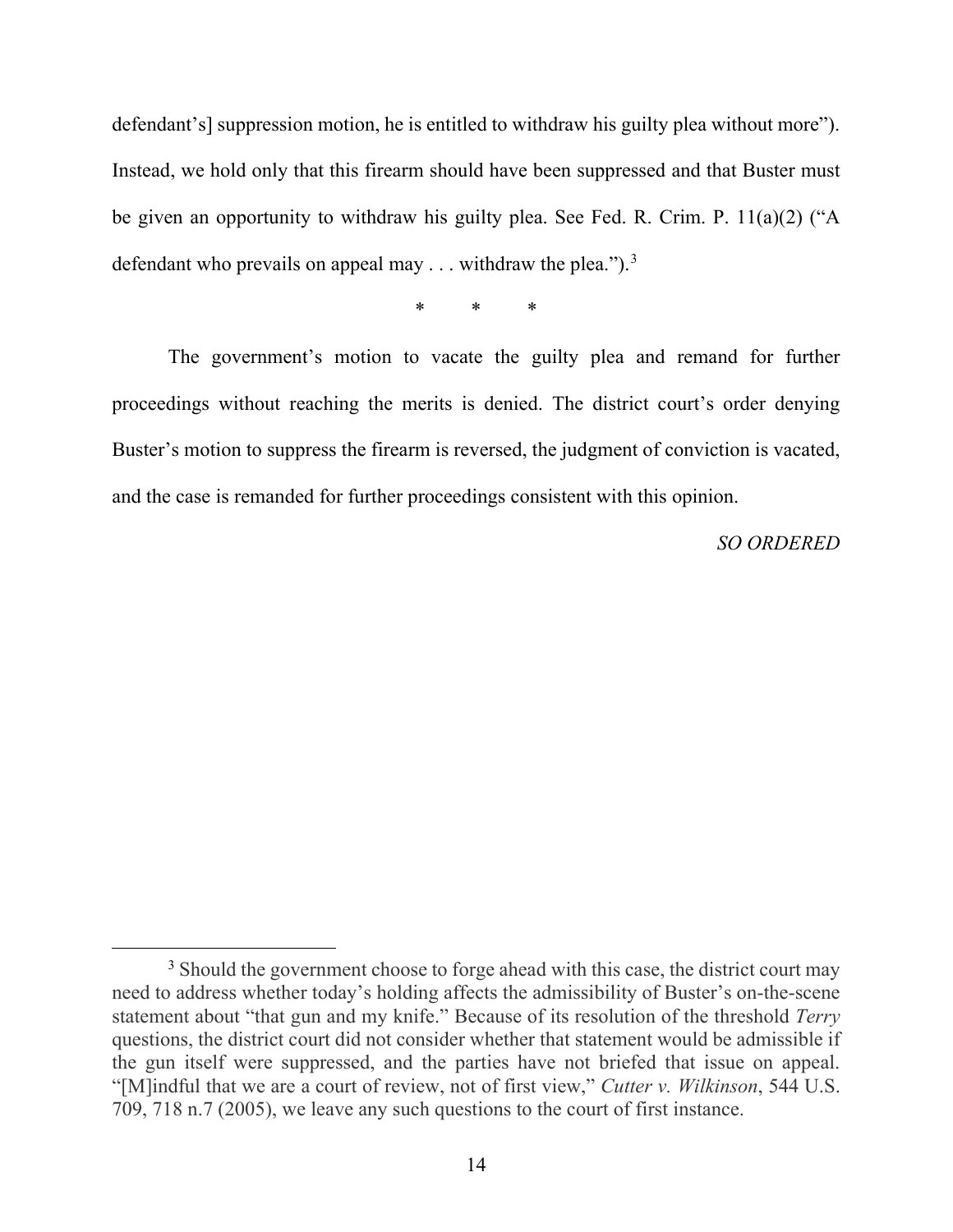RICHARDSON, Circuit Judge, dissenting:

In *United States v. Bundy*, this court held that conditional guilty pleas are valid under Rule 11(a)(2) only if all the issues they preserve are "case-dispositive"—so central to the government's case that a ruling for the defendant would effectively require dismissal of the charges against him. 392 F.3d 641, 648 (4th Cir. 2004). *Bundy*'s rule is textually baseless, pragmatically unjustified, and entirely binding on this panel. And it commands that Buster's attempt to preserve a non-dispositive *Miranda* issue for appeal renders his entire conditional plea invalid. But rather than apply *Bundy* faithfully to the facts before us, the majority warps *Bundy*'s core holding and adds to it a new "inextricably-intertwined" exception that promises to vex litigants for decades to come. While I would fully support abandoning *Bundy* through the proper channel—an en banc rehearing—I cannot condone the majority's sly revision of it here. I respectfully dissent.

### **I.**

For most of our nation's history, a defendant's guilty plea would waive his right to appeal the resolution of pretrial motions. *See Tollett v. Henderson*, 411 U.S. 258, 267 (1973). This, when coupled with the defendant's inability to bring an interlocutory appeal on such issues, *see Di Bella v. United States*, 369 U.S. 121, 131–32 (1962), meant that "a defendant who has lost one or more pretrial motions will often go through an entire trial simply to preserve the pretrial issues for later appellate review." Fed. R. Crim. P. 11 advisory committee note to 1983 Amendment. To combat this waste of judicial resources, some (but not all) circuits permitted defendants to plead guilty conditionally. *Id.*; *compare United States v. Burke*, 517 F.2d 377, 379 (2d Cir. 1975) (permitting conditional pleas so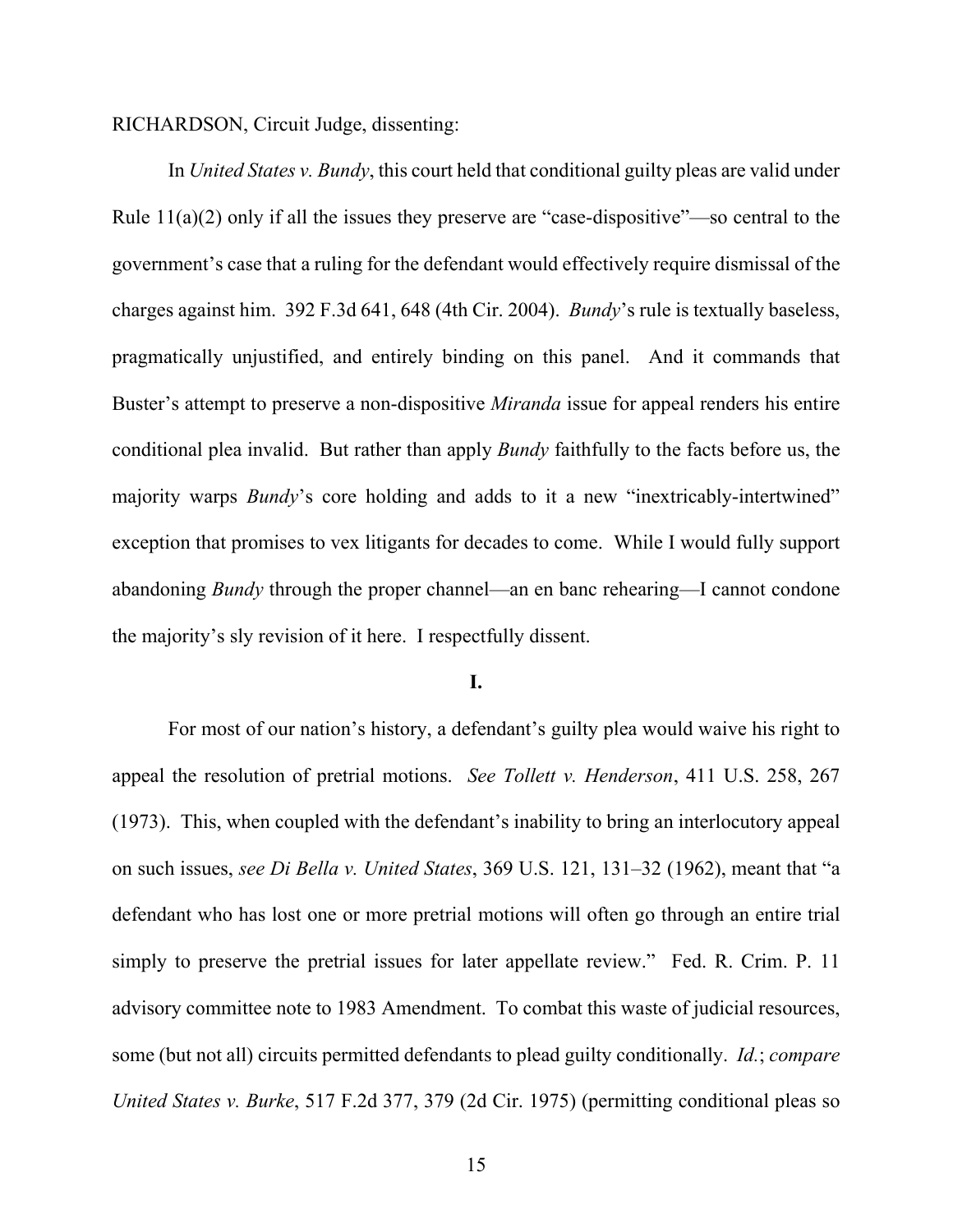long as the prosecutor does not object to their entry), *with United States v. Matthews*, 472 F.2d 1173, 1174 (4th Cir. 1973) (holding that a guilty plea "swallows up" pretrial errors).

But in 1983, Federal Rule of Criminal Procedure 11(a)(2) was amended to expressly allow conditional guilty pleas: "With the consent of the court and the government, a defendant may enter a conditional plea of guilty or nolo contendere, reserving in writing the right to have an appellate court review an adverse determination of a specified pretrial motion." The Rule's text does not limit the issues that the government and the defendant with district court's consent—may preserve via a conditional plea.

Nonetheless, we imposed such a requirement (and a strict one at that) in *Bundy*. There we held that "a valid guilty plea preserves for appellate review only case-dispositive pretrial issues." *Bundy*, 392 F.3d at 647. Therefore, "[a] district court should reject any conditional guilty plea that purports to preserve for appellate review pretrial issues that, in the district court's own judgment, are not fully case-dispositive." *Id. Bundy* then strictly defined "case-dispositive": "The disposition of a pretrial issue is case-dispositive if (1) a ruling in the defendant's favor would require dismissal of the charges or suppression of essential evidence, or (2) a ruling in the Government's favor would require affirming the conviction. In short, there should be no trial after the specified issues are resolved by the court of appeals." *Id.* at 648.

One searches in vain for any textual basis for *Bundy*'s strict limitation on conditional pleas. Instead, *Bundy* appears to have derived its rule from decisions in other circuits that either predate the 1983 enactment of Rule 11(a)(2) or are themselves devoid of any textual analysis. *See id.* at 646–47. In doing so, it advanced two policy justifications for its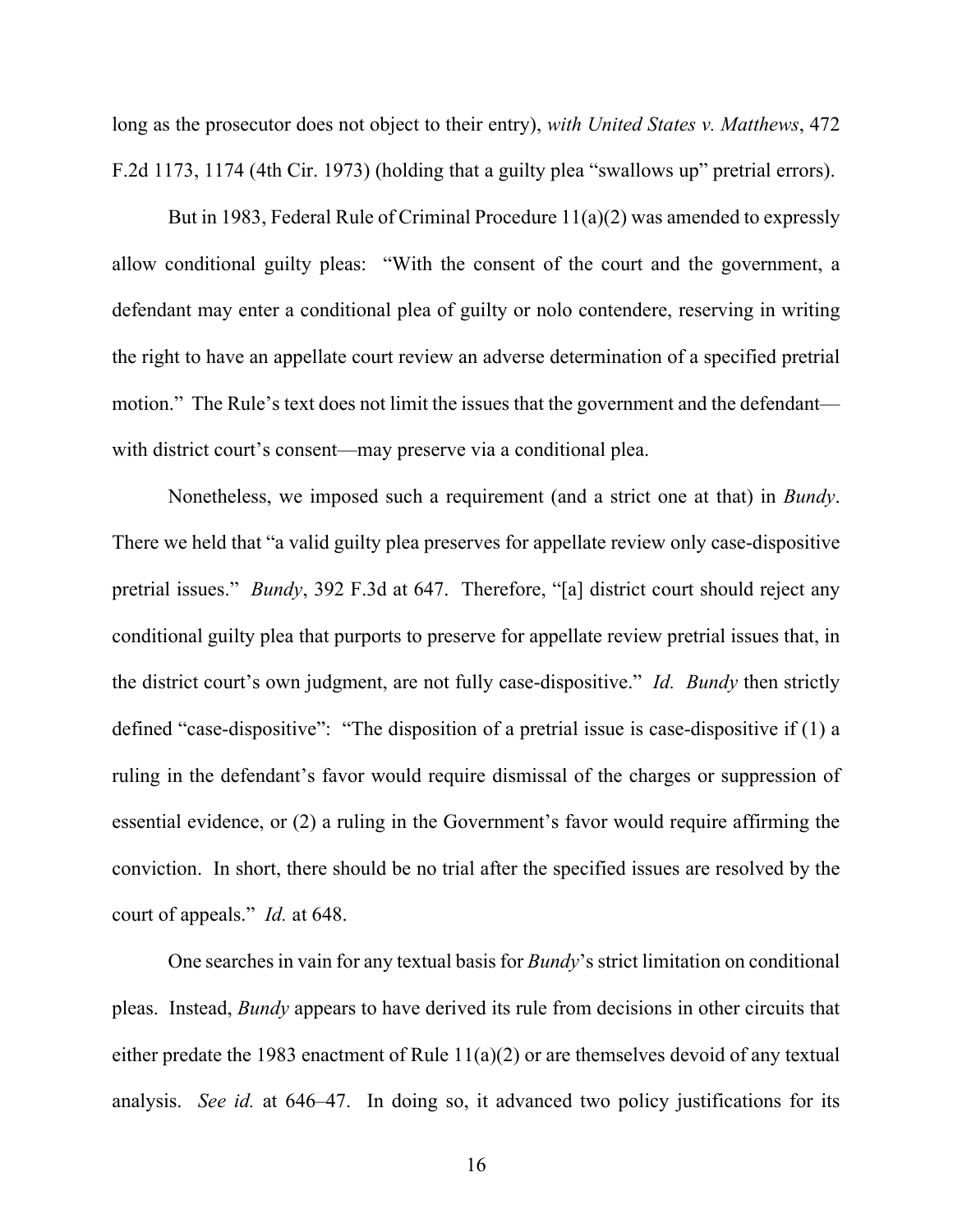atextual creation: judicial economy and adequacy of review. But even on their own terms neither support the rule *Bundy* imposed.

First, the *Bundy* court worried that permitting a conditional plea on minor issues might stall the case, citing concerns expressed in Rule 11's advisory committee note. *Id.* at 645–46. But the advisory committee did not say that a judicial case-dispositive rule was necessary to address that concern; instead, it concluded that the *government*-approval requirement was adequate to avoid a deluge of dilatory conditional pleas. Fed. R. Crim. P. 11 advisory committee note to 1983 Amendment. That reasoning makes sense. It may be true that the government does not have a direct incentive to protect judicial economy. But it does have strong parallel incentives to avoid excessive appeals. In most cases, the government's interest in preserving its own resources and avoiding unjustified delay will motivate it to not sanction appeals over trivial issues.

There may be exceptions. And mistakes may be made. But vacating and remanding when the government, the defendant, and the court agree to permit a conditional plea fails to promote judicial economy. To the contrary, rejecting this conditional plea appears to demand unnecessary proceedings below and, likely, a second appeal. When a nondispositive issue is intentionally preserved (like in *Bundy*), it is likely because the issue is salient to the defendant, perhaps irrationally so. In that instance, *Bundy*'s rule requires the defendant to go to trial solely to preserve the issue, leading to a considerable waste of resources to put on an unnecessary trial.

Second, *Bundy* worried that, unless our appellate court restricts the permissible subjects of a conditional appeal, we may be forced to pass on an issue not yet adequately

17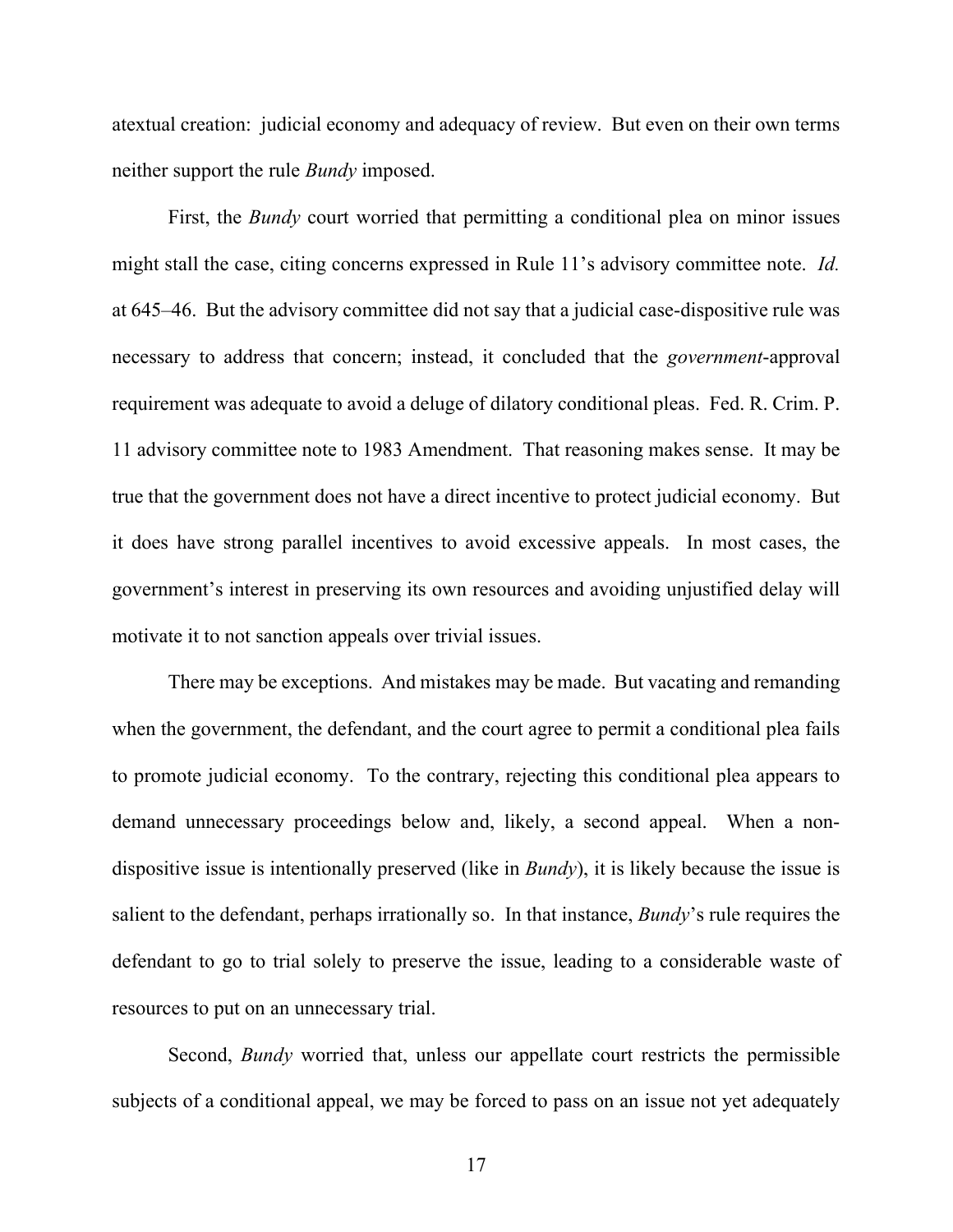developed. 392 F.3d at 646–47. But it is unclear why our self-doubt about resolving some issues justifies setting aside pleas authorized by Rule 11, agreed to by both parties, and blessed by the district court.<sup>[1](#page-17-0)</sup> After all, we have a "virtually unflagging" obligation to decide cases properly before us, even if they might be hard sometimes. *Lexmark Int'l, Inc. v. Static Control Components, Inc.*, 572 U.S. 118, 126 (2014).If a party or the district court doesn't think we will be able to reach an adequate decision based on the record as it exists, they don't have to agree to the plea. $<sup>2</sup>$  $<sup>2</sup>$  $<sup>2</sup>$  But once they have, we have a duty to do our</sup> best to resolve the preserved issues.

And even if adequacy of review were a real concern, it is unclear why casedispositiveness is a reasonable proxy for adequate-reviewability. For example, the Rule 11 advisory committee identified a speedy trial violation as an issue that is "best considered only after the relevant facts have been developed at trial." Fed. R. Crim. P. 11 advisory

<span id="page-17-0"></span> $<sup>1</sup>$  A district court exercising a discretionary power may, at times, abuse that</sup> discretion, including by failing to recognize "judicially-recognized factors limiting its discretion." *United States v. Henry*, 673 F.3d 285, 291 (4th Cir. 2012). But that does not give us *carte blanche* to impose any limitations we feel like on the district court. "Courts are the mere instruments of the law, and can will nothing. When they are said to exercise a discretion, it is a mere legal discretion, a discretion to be exercised in discerning the course prescribed by law; and, when that is discerned, it is the duty of the Court to follow it." *Osborn v. Bank of the United States*, 22 U.S. (9 Wheat.) 738, 866 (1824) (Marshall, C.J.). Here, Rule 11(a)(2) opens our doors to conditional pleas predicated on pretrial rulings; we cannot close those doors to all but a select few defendants.

<span id="page-17-1"></span><sup>&</sup>lt;sup>2</sup> Indeed, is it our general rule that a party who has knowingly and voluntarily requested the district court to take a particular action cannot later complain to us that the action it requested was an abuse of discretion. *See Wilson v. Lindler*, 8 F.3d 173, 175 (4th Cir. 1993) (en banc); *Ridge v. Cessna Aircraft Co.*, 117 F.3d 126, 129 (4th Cir. 1997). *Bundy* created a seemingly unprecedented exception to this "invited-error doctrine," in which we must reverse an action that *both parties* requested the district court take as an abuse of that court's discretion.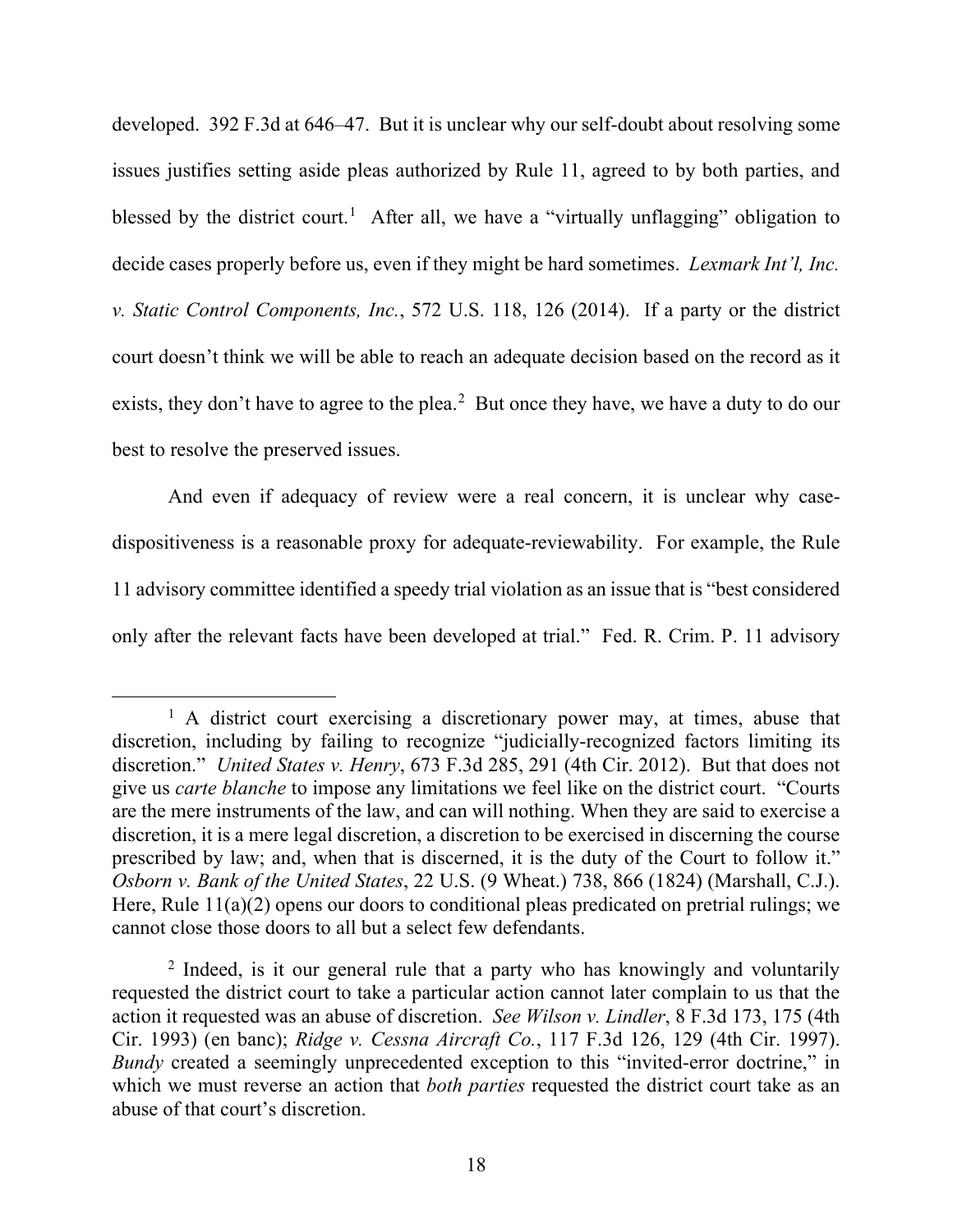committee note to 1983 Amendment. Yet a speedy trial violation requires the automatic dismissal of the indictment, meaning that it is case-dispositive. *See Barker v. Wingo*, 407 U.S. 514, 522 (1972). On the other hand, motions to suppress evidence may be resolved based on undisputed facts, yet not be case-dispositive.

One particularly puzzling argument advanced by *Bundy* is that "[t]he adequacy of the factual record is especially important for harmless-error analysis" and therefore, "[p]ermitting conditional guilty pleas to preserve non-case-dispositive pretrial issues for appeal would undermine harmless-error analysis." 392 F.3d at 647. But it is unclear why we are in a better position to determine whether an issue is case-dispositive than we are to determine whether an issue is harmless. The two are basically the same question, just with different thresholds. *Bundy*'s standard is essentially a harmful-error test, where we must determine whether the exclusion of the evidence would be fatal to the government's case, as compared to a harmless-error test where we determine whether it was inconsequential to that case. In that sense, I agree with the majority that the government is asking us to engage in a bizarre "hypothetical trial where the government was unable or chose not to use the very evidence it had previously and successfully fought to keep in." Majority Op. 7. But the majority is wrong to place the fault with the government; *Bundy* itself requires that "odd counterfactual inquiry." Majority Op.  $7<sup>3</sup>$  $7<sup>3</sup>$  $7<sup>3</sup>$ 

<span id="page-18-0"></span><sup>&</sup>lt;sup>3</sup> This argument for limiting conditional pleas was also considered and rejected by the advisory committee. It acknowledged that applying harmless error analysis absent a full trial record would be difficult. Fed. R. Crim. P. 11 advisory committee note to 1983 Amendment. But it concluded that this cost did not justify barring conditional pleas. *Id.*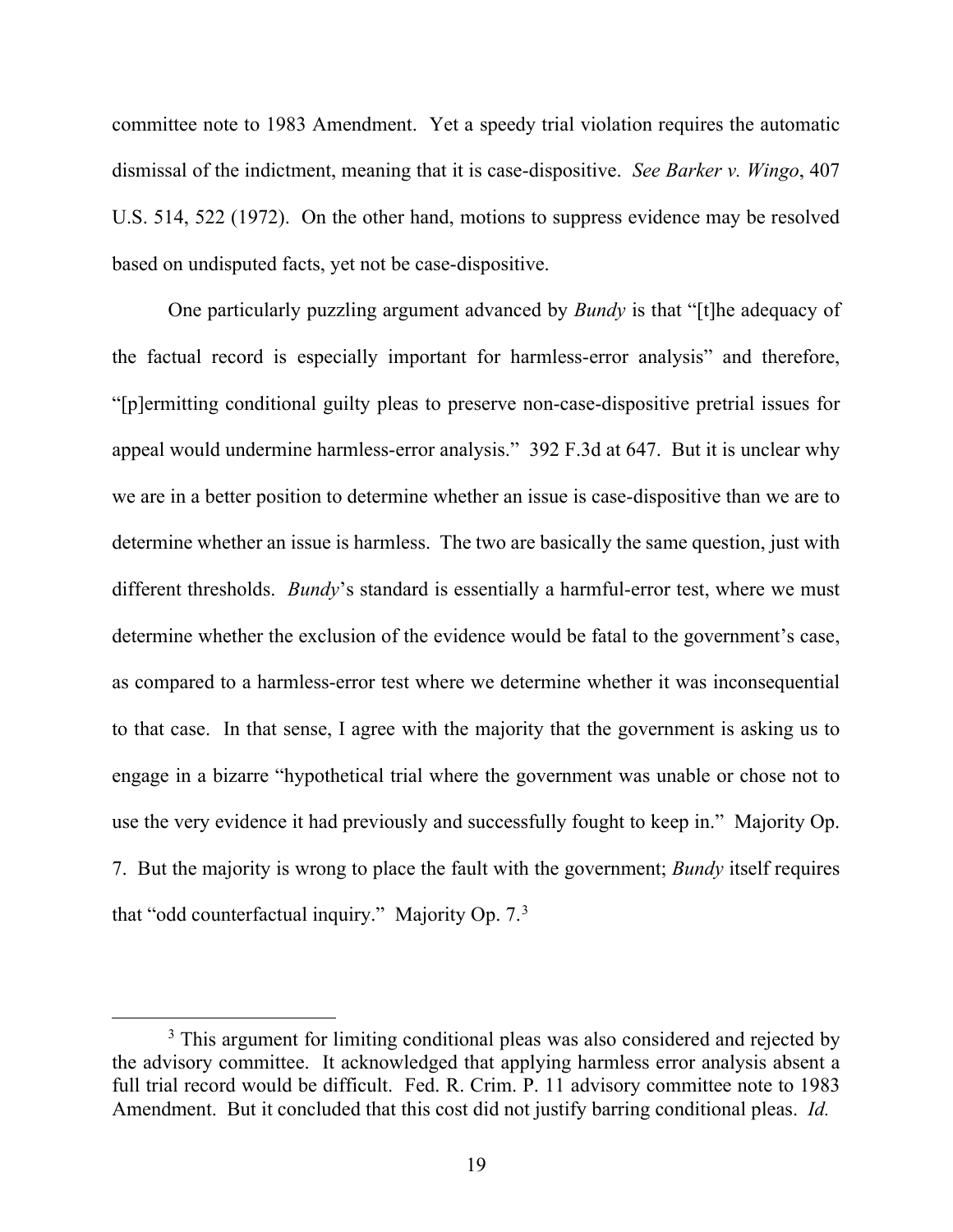In short, *Bundy* created a judicial doctrine unsupported by either the text of Rule 11 or sound policy. And that doctrine is binding on this panel. One panel of this court cannot overrule another. *McMellon v. United States*, 387 F.3d 329, 332 (4th Cir. 2004) (en banc). Panels may well disagree. But we have decided that an opinion produced by a panel states rules of law that can—indeed must—be followed. So we must adhere to prior panel decisions no matter how strongly we disagree: "We must follow a prior panel decision even if it had abysmal reasoning, put forward unworkable commands, engendered no reliance interests, lacked consistency with other decisions, and has been undermined by later developments." *Payne v. Taslimi*, 998 F.3d 648, 654 n.2 (4th Cir. 2021).

And adhering to *Bundy* here produces a clear result: Buster's plea must be vacated. Buster sought to preserve two issues for appeal: (1) a motion to suppress the gun and ammunition found during the stop based on the Fourth Amendment; and (2) a motion to suppress his un-*Mirandized* statement that he had "that gun and my knife" based on the Fifth Amendment. The first issue involves the "suppression of essential evidence" and is case-dispositive; the government cannot possibly prove that Buster possessed a firearm that had travelled in interstate commerce that night if the gun and ammunition are suppressed.<sup>[4](#page-19-0)</sup> The second issue is not case-dispositive. Even if it the statement about the

<span id="page-19-0"></span><sup>&</sup>lt;sup>4</sup> One might even argue that the motion to suppress the gun and ammunition is not case-dispositive. The government might try to prove its case based on Buster's confession that he possessed "that gun"—a statement he did not seek to suppress as part of his Fourth Amendment motion. But the government could not introduce the gun itself or any evidence obtained from it, so there would be no way to prove that the referenced "gun" met the legal definition of a firearm or that it had moved in interstate commerce, essential elements under  $§ 922(g).$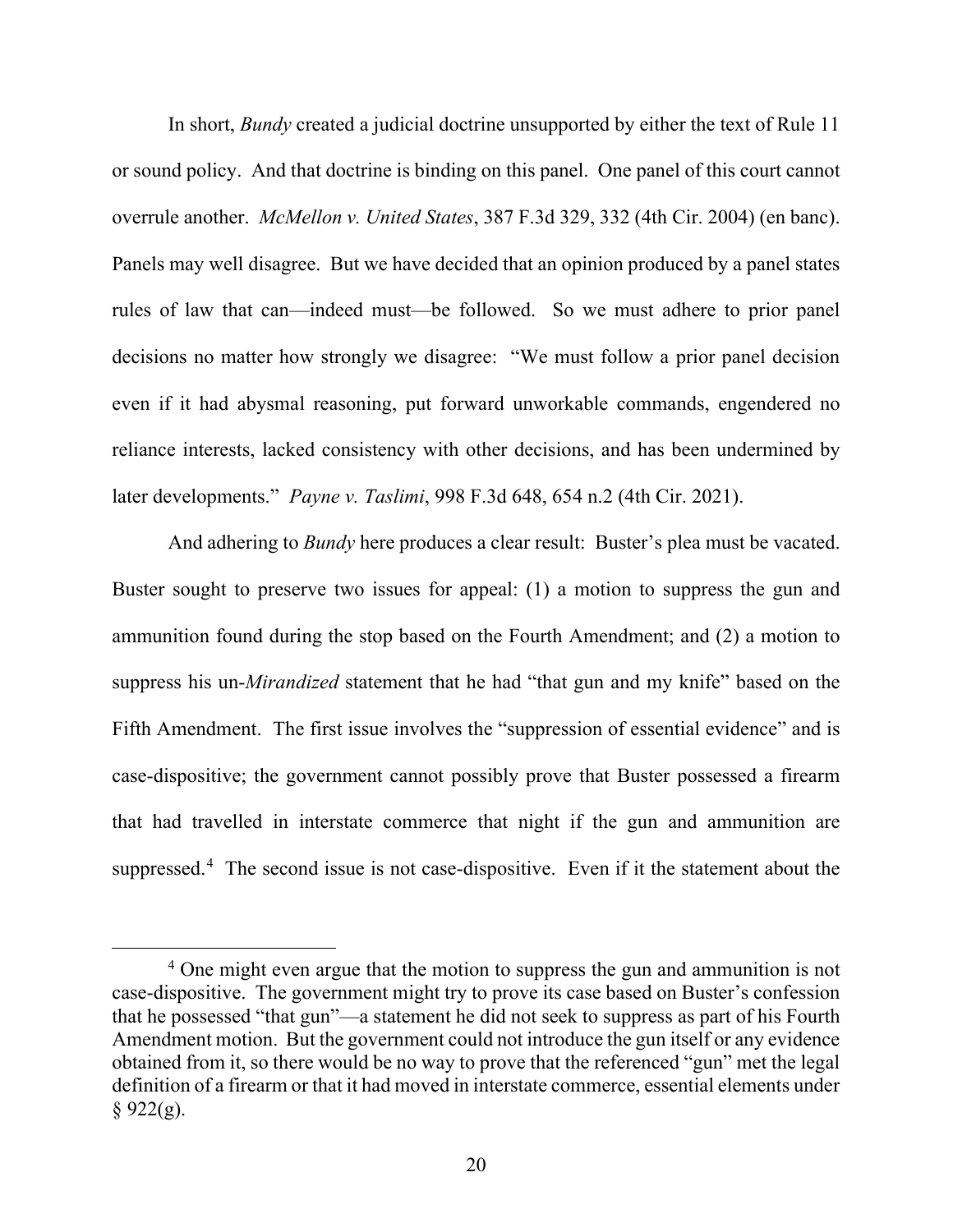gun is suppressed, the gun itself provides the evidence necessary to prove that Buster possessed a firearm that had travelled in interstate commerce, and other evidence from that night provides strong proof that he did so knowingly. The statement might be icing on the prosecution's cake, but it is not essential to a conviction and so is not case-dispositive.

*Bundy* is also clear on the effect of preserving both dispositive and non-dispositive issues in a conditional plea: "the presence of one non-case-dispositive issue in this conditional plea renders the entire plea invalid." 392 F.3d at 649. So, because Buster's plea tried to preserve a non-dispositive *Miranda* issue, his entire plea is invalid under *Bundy* and must be vacated.

# **II.**

The majority reaches the contrary outcome, holding that Buster's conditional plea was valid. In doing so, the majority purports to follow *Bundy*. But it does so by twisting the language of *Bundy* to reach the answer it wants, rather than faithfully applying it.

The majority's analysis starts out well enough, identifying *Bundy*'s core holding that only "case-dispositive" issues may be preserved, and that an issue is "case-dispositive if . . . a ruling in the defendant's favor would require dismissal of the charges or suppression of essential evidence." 392 F.3d at 648. The obvious next question for someone truly interested in discerning the meaning of *Bundy*'s holding would be: What is "essential evidence"? That is a question the majority never bothers to ask, probably because it doesn't like *Bundy*'s answer. That answer can be found, in fact, in the *very next sentence* of the *Bundy* opinion: "In short, there should be no trial after the specified issues are resolved by the court of appeals." Consistent with that explanation, the concluding sentence of that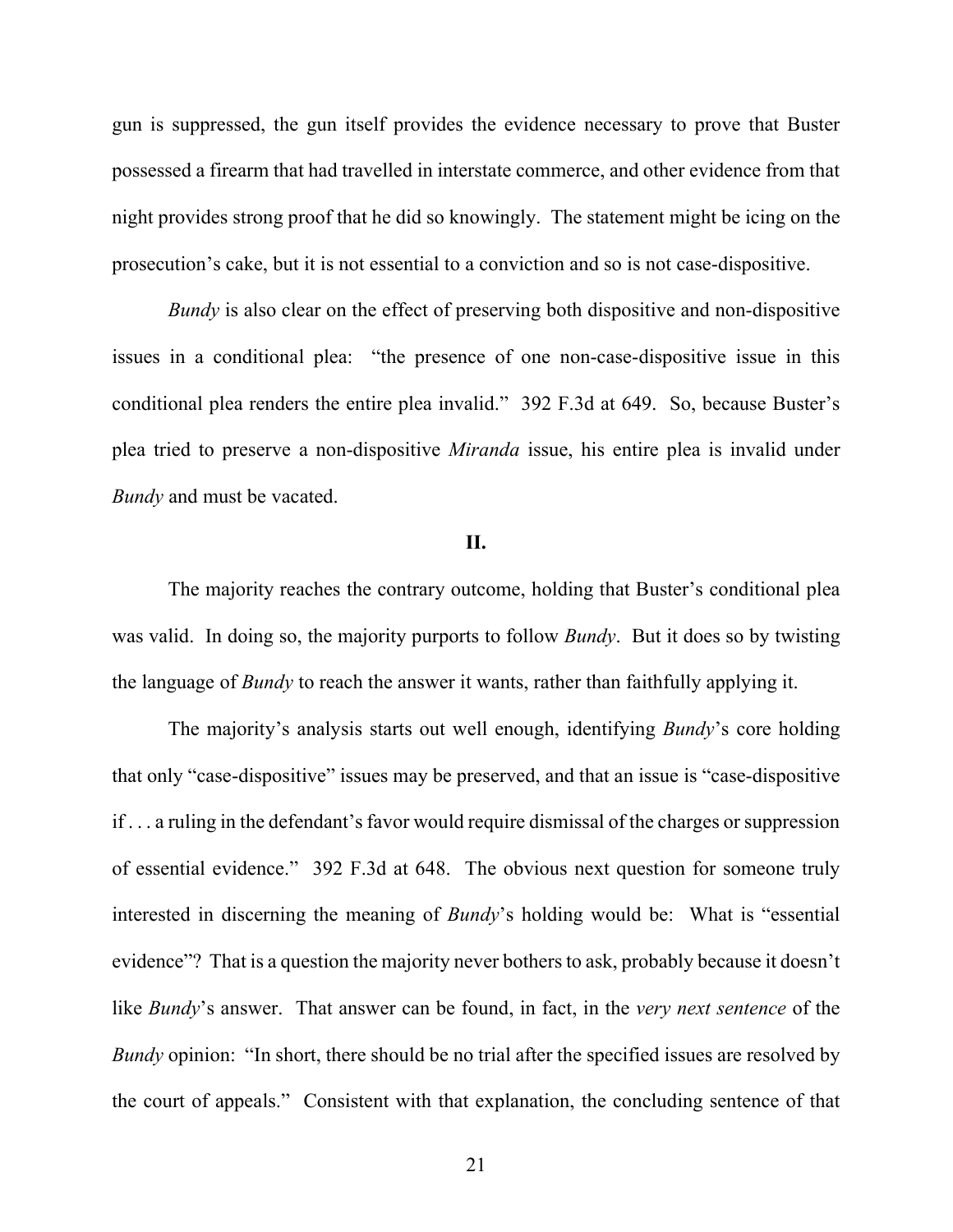paragraph summarizes: "The question for the district court [on whether to approve a conditional plea] is whether the court of appeals' resolution of the issue specified in the plea would end the case one way or the other." *Id.* These statements leave no doubt: when the court said that denial of suppression motions could be preserved only if they involved "essential evidence," it meant that they must involve *essential* evidence. Not any evidence. Not material evidence. Not important evidence. *Essential* evidence—evidence so "absolutely necessary" or "indispensable" that its suppression would force the government to dismiss the charge, thus disposing of the case. *Essential*, Random House Webster's College Dictionary (2000).

Instead, the majority implies (though it doesn't expressly hold) that *any* suppression motion necessarily involves essential evidence and so is case-dispositive. Majority Op. 6 (holding that *Bundy* is satisfied because "suppressing evidence is exactly—and exclusively—what Buster seeks"). That interpretation amazingly manages to redefine "essential" as "nonessential" and "dispositive" as "non-dispositive." And it requires the majority to dismiss as dicta all of *Bundy*'s language clarifying what "case-dispositive" and "essential evidence" mean.

But *Bundy*'s "broad language" defining its case-dispositive rule is far from dicta. It is true, of course, that not every word in a panel decision is binding; "peripheral" remarks that do not represent the court's "full and careful consideration" are dicta and are not controlling. *Payne*, 998 F.3d at 654. But we aren't dealing here with peripheral remarks detached from *Bundy*'s holding. We are dealing with language defining what *Bundy*'s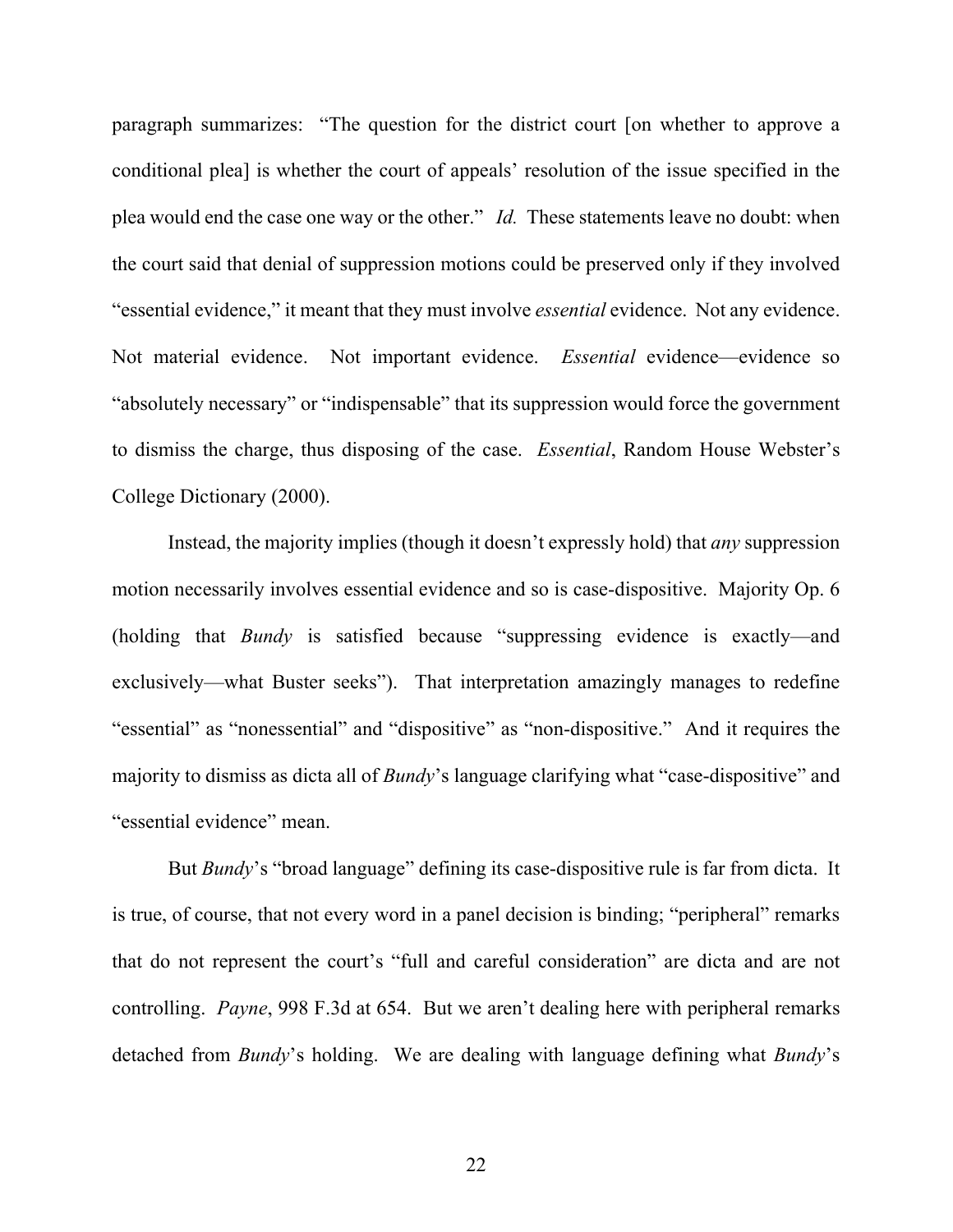holding actually means. That definition is no doubt broader than the majority would like. But that doesn't transform those statements into dicta.

The only statements strictly "necessary" to resolve a case are "affirmed" and "reversed." Yet all agree that a court's holding encompasses more than this judgment; it includes the court's *ratio decidendi*—the chain of reasoning necessary to tie the facts of the case to the decision reached. Dicta is what remains: those statements that "could have been deleted without seriously impairing the analytical foundation of the holding." *Payne*, 998 F.3d at 654 (citations omitted). Though that distinction is often difficult to make, *see generally* Michael Abramowicz & Maxwell Stearns, *Defining Dicta*, 57 Stan. L. Rev. 953 (2005), it is essential that we exercise care in doing so. If we simply dismiss any statement we disagree with as 'mere dicta,' we are no longer acting as judges, but as policymakers deciding which words from precedent we like and selectively applying them. *See* Michael C. Dorf, *Dicta and Article III*, 142 U. Pa. L. Rev. 1997, 2029–30 (1994).

So let us carefully consider the decision in *Bundy*. That defendant entered a conditional plea preserving for appeal certain pretrial decisions, including the denial of a discovery motion. *Bundy*, 392 F.3d at 644. The result of *Bundy* was the vacatur of that plea. *Id.* at 650. So what reasoning linked those facts to that result? First, the court held that only "fully case-dispositive" issues could be preserved for appeal. *Id.* at 647. Second, the court defined case-dispositive: a ruling favorable to the defendant must "require dismissal of the charges or suppression of essential evidence," such that there would be "no trial after the specified issues are resolved." *Id.* at 648. Third, it applied this definition of "case-dispositive" to the discovery issue, observing that a "favorable ruling on this issue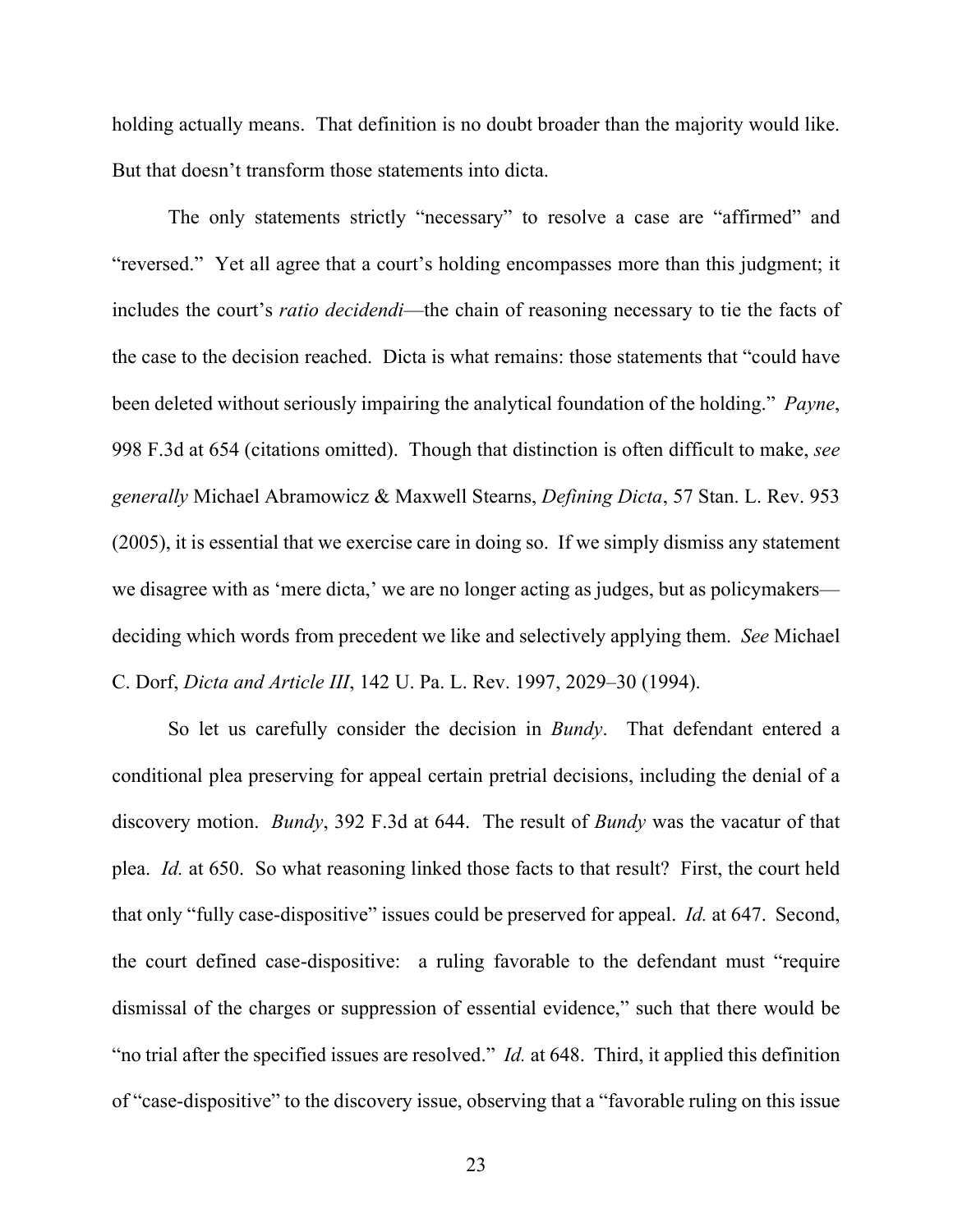will not guarantee dismissal of Count Two." *Id.*<sup>[5](#page-23-0)</sup> Finding that the discovery issue was therefore not "case-dispositive" under its definition of that term, the court vacated the plea. *Id.* at 650.

The majority seeks to redefine that second step out of existence, narrowing *Bundy*  to a case about "a pretrial discovery motion." Majority Op. 8. The *Bundy* court could have done that. It could have limited its decision to discovery issues. But it didn't. To the contrary, it held that "a valid conditional guilty plea preserves for appellate review only case-dispositive pretrial issues." *Id.* at 647. We cannot now substitute a narrower holding *Bundy* could have advanced for the one it actually did. *Brown v. Board of Education* is about more than a school in Kansas. 347 U.S. 483, 495 (1954) (*holding* that "in the field of public education the doctrine of 'separate but equal' has no place"). *Marbury v. Madison*  is about more than William Marbury's commission. 5 U.S. (1 Cranch) 137, 180 (1803) (*holding* that "a law repugnant to the Constitution is void"). And *Bundy* is about more than a discovery dispute. 392 F.3d at 648 (*holding* that the resolution of an issue in a conditional plea must "end the case one way or the other"). *Bundy* stated a rule of law applicable to *all* conditional pleas: they must preserve only issues that would dispose of the case. The

<span id="page-23-0"></span><sup>&</sup>lt;sup>5</sup> The court also considered two other pretrial motions preserved by Bundy—who pleaded guilty to possession of an unregistered firearm. 392 F.3d at 648. The first was a motion to dismiss because the gun-registration law was unconstitutional, which the court observed would mandate dismissal as a matter of law. *Id.* The second was a motion to suppress all evidence seized from a search of Bundy's house, including the firearm at issue. *Id.* Notably, the court did not decide that this motion was automatically case-dispositive merely because it was a suppression motion. Rather, it held that the motion was casedispositive only after determining that "a favorable ruling on these issues would require suppression of essential evidence *and would likely lead to dismissal of the firearms charge in Count Two*." *Id.* (emphasis added).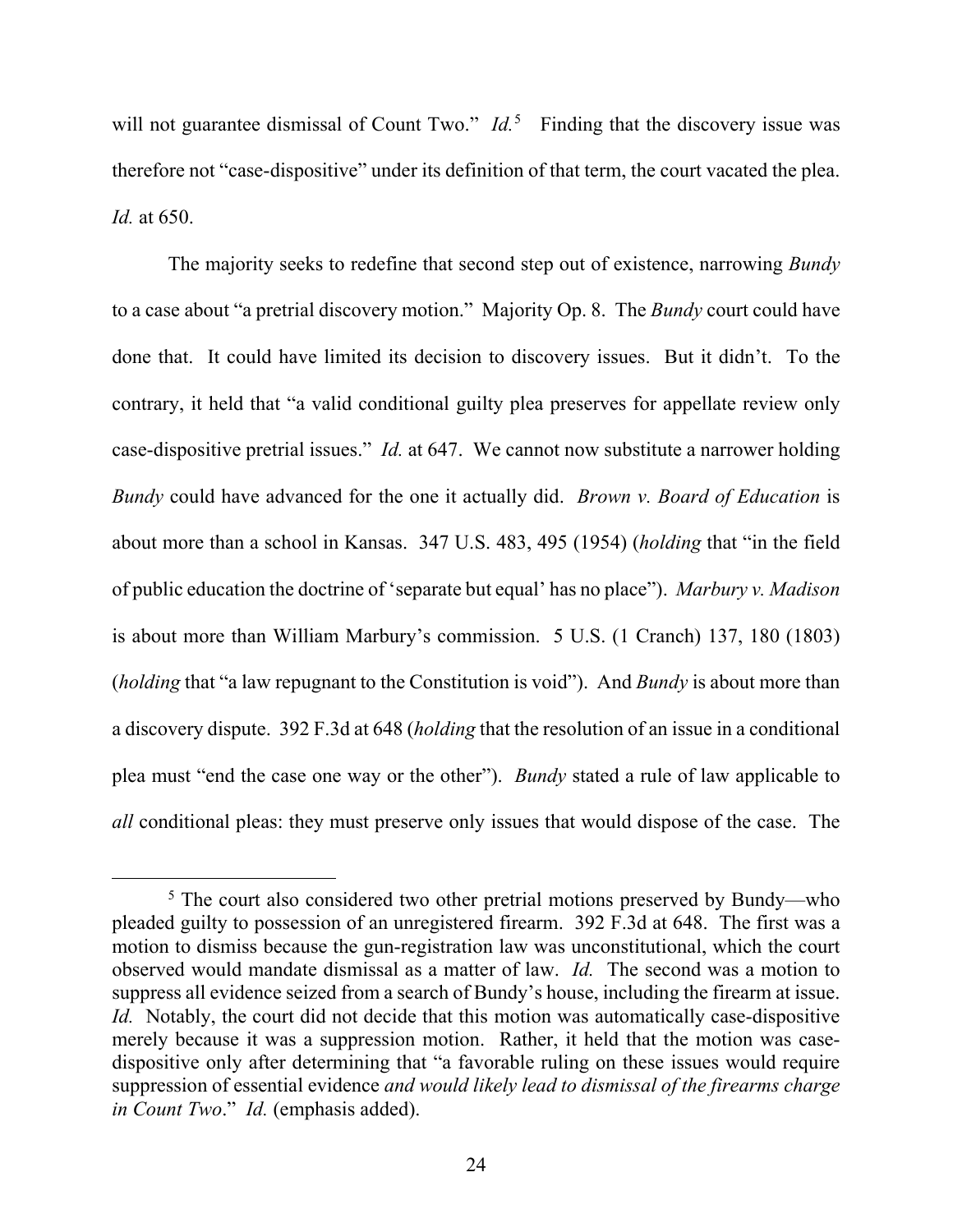*Miranda* issue preserved here would not dispose of the case. And so *Bundy* prohibits including it in the plea.

The majority also puts forth an alternative rationale for its decision: a postulated exception to the *Bundy* rule that permits us to review non-case-dispositive issues that are "inextricably intertwined" with case-dispositive ones. Ironically, while casting aside *Bundy*'s core holding as dicta, the majority relies heavily on *Bundy*'s discussion of this possible exception, which was dicta. *Bundy* never held that the exception exists, but simply found that *if* it exists it did not apply under the facts presented there. 392 F.3d at 649. Yet the majority today affirms the exception's existence and concludes that it is satisfied.

Unlike its attempt to redefine *Bundy*'s holding, the majority has the authority to mint this new exception. *Bundy* left the door open, and we may walk through it if we wish. But I think it unwise. Because, as a practical matter, the majority's approach only makes *Bundy*—already a trap for unwary defendants and prosecutors—even more complex and hazardous. Future parties to an incipient plea agreement now need to embark on a multistep test to decide what they can and cannot preserve for appeal. First, they need to decide whether each issue is "case-dispositive."<sup>[6](#page-24-0)</sup> Then, the parties must proceed to the new *Bundy*-*Buster* Step 2: Are the issues that are not "case-dispositive" nonetheless "inextricably intertwined" with those that are? The majority does not say what it means for two issues to be "inextricably intertwined." At best, litigants may look to the four

<span id="page-24-0"></span> $6$  Even applying that first step will be daunting, since the majority opinion makes clear that "case-dispositive" no longer means "dispositive of the case," yet what it does mean remains elusive.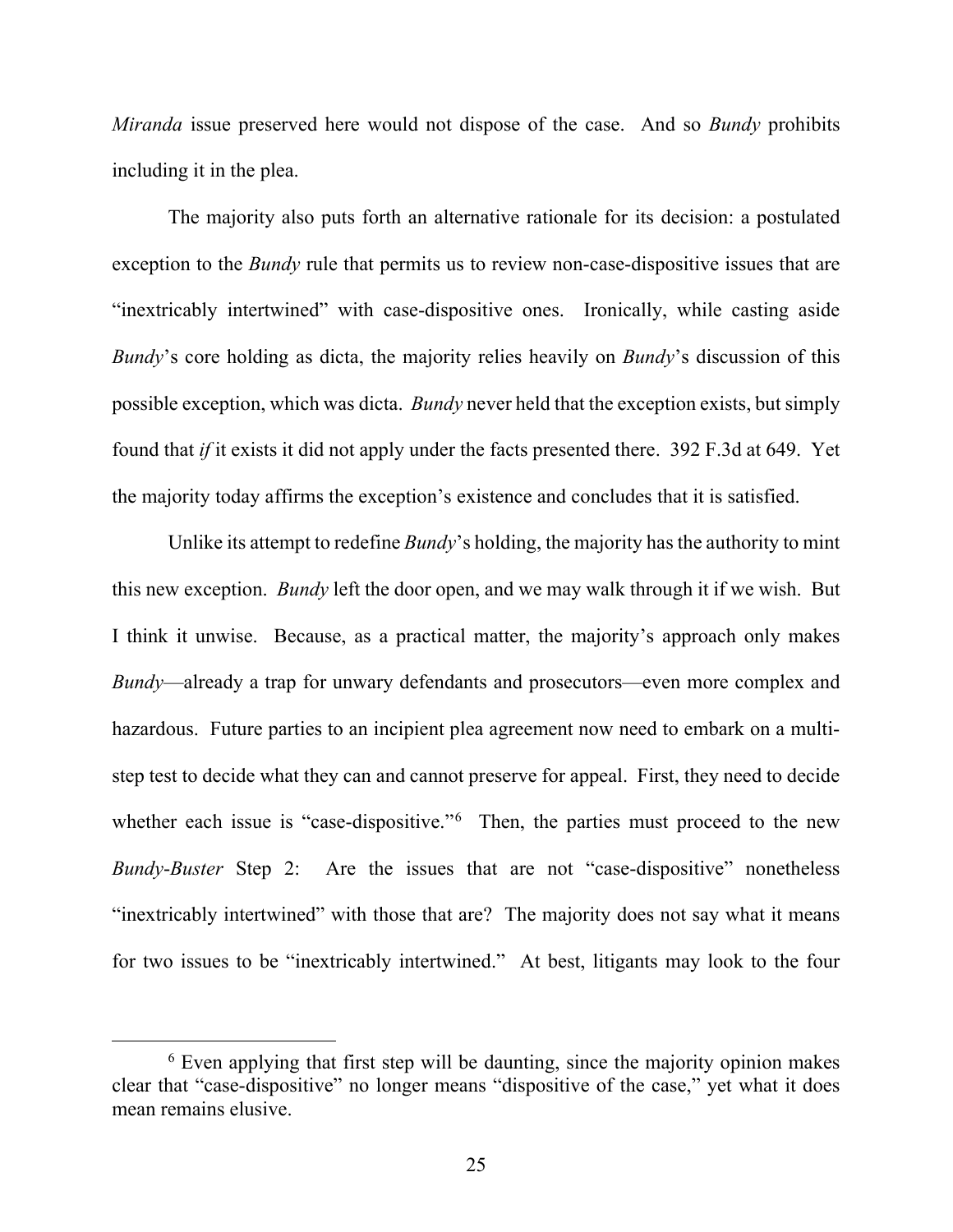probative factors identified by the majority in this case: (1) the two issues appealed were raised in the same motion; (2) they would warrant the same general type of remedy; (3) they rest on the "same basic evidence"; and (or?) (4) they involve "closely related legal doctrines."

But this "standard" raises even more questions. What does it mean for two issues to turn on "the same basic evidence"? Here, the only "basic evidence" relevant to the majority's Fourth Amendment ruling is that Buster was handcuffed and on the ground at the time of the search. The *Miranda* issue, by contrast, depends on whether the question eliciting Buster's incriminating statement was justified by the officer's need to protect himself while searching a now-standing Buster. So the evidence pertinent to each issue is not really the same. I suppose the two events occurred during the same police interaction is that what it takes for two issues to depend on the "same basic evidence"?

And what counts as "closely related legal doctrines"? Here, Buster seeks to suppress two different types of evidence based on different provisions of the U.S. Constitution—the Fourth and Fifth Amendments. Are those two doctrines "closely related" just because they both involve constitutional rules of criminal procedure? What if Buster's appeal also involved a deprivation of post-indictment counsel in violation of the Sixth Amendment? Is that doctrine also "closely related"? What about warrant defects? Speedy trial violations? Double jeopardy? We don't know. And neither, more importantly, do defendants, prosecutors, or district courts.

If the *Bundy*-*Buster* doctrine were based on the text of Rule 11 or the common law, litigants and district courts might have some way of predicting the answers to these thorny

26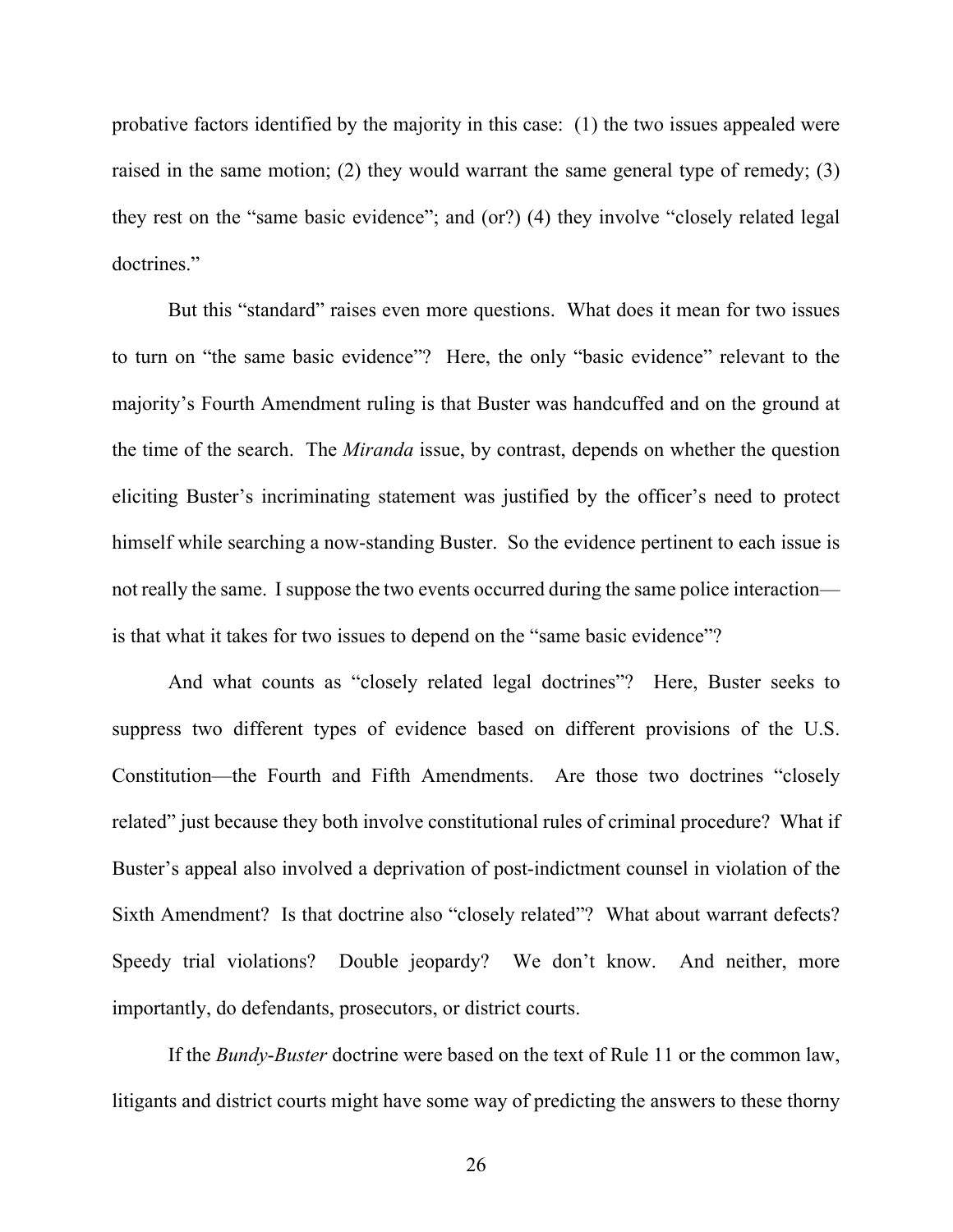questions. But because both *Bundy*'s rule and the majority's judicial exception were created from whole cloth, litigants and courts can only guess the answers and hope that we agree with them on appeal.<sup>[7](#page-26-0)</sup> While the majority, like *Bundy* before it, justifies its decision as in the interest of "judicial economy," in truth it will only create more confusion and waste for future defendants, prosecutors, and judges.

\* \* \* \*

All of this is not to say that we should be stuck with *Bundy*'s stringent judge-created rule forever. Though one panel of our court cannot overrule another, the entire court, sitting en banc, can. *Jones v. Angelone*, 94 F.3d 900, 905 (4th Cir. 1996). But in the meantime, *Bundy* remains binding law we should faithfully apply. So I would apply *Bundy* to these facts, bar Buster's appeal, and give a full-throated endorsement for overturning *Bundy*  during reconsideration en banc.<sup>[8](#page-26-1)</sup> Instead, the majority goes to great lengths to refashion the *Bundy* rule to suit its own liking. But just as in *Bundy*, there is nothing in Rule 11 to justify the majority's redefinition of "case-dispositive" or its new inextricably intertwined exception. So its decision today simply adds made-up alterations and exceptions to a made-

<span id="page-26-0"></span> $<sup>7</sup>$  Until today, those parties could at least rely on some of our unpublished decisions</sup> for guidance. *See, e.g.*, *United States v. Stinson*, 765 F. App'x 941, 942–43 (4th Cir. 2019). But the majority expressly disavows those decisions.

<span id="page-26-1"></span><sup>8</sup> Because Buster's attempt to preserve the non-dispositive *Miranda* issue voids his entire plea, I would not reach the merits of the case-dispositive Fourth Amendment issue. Yet I note that our circuit has held that a search of a suspect's bag much like the one here was a valid *Terry* frisk. *See United States v. Hernandez-Mendez*, 626 F.3d 203, 213 (4th Cir. 2010). I also emphasize the majority's comment that the government might have succeeded if it sought to justify the search on another theory; the government should now be on notice that it needs to put forth all the alternative theories that justify a search.